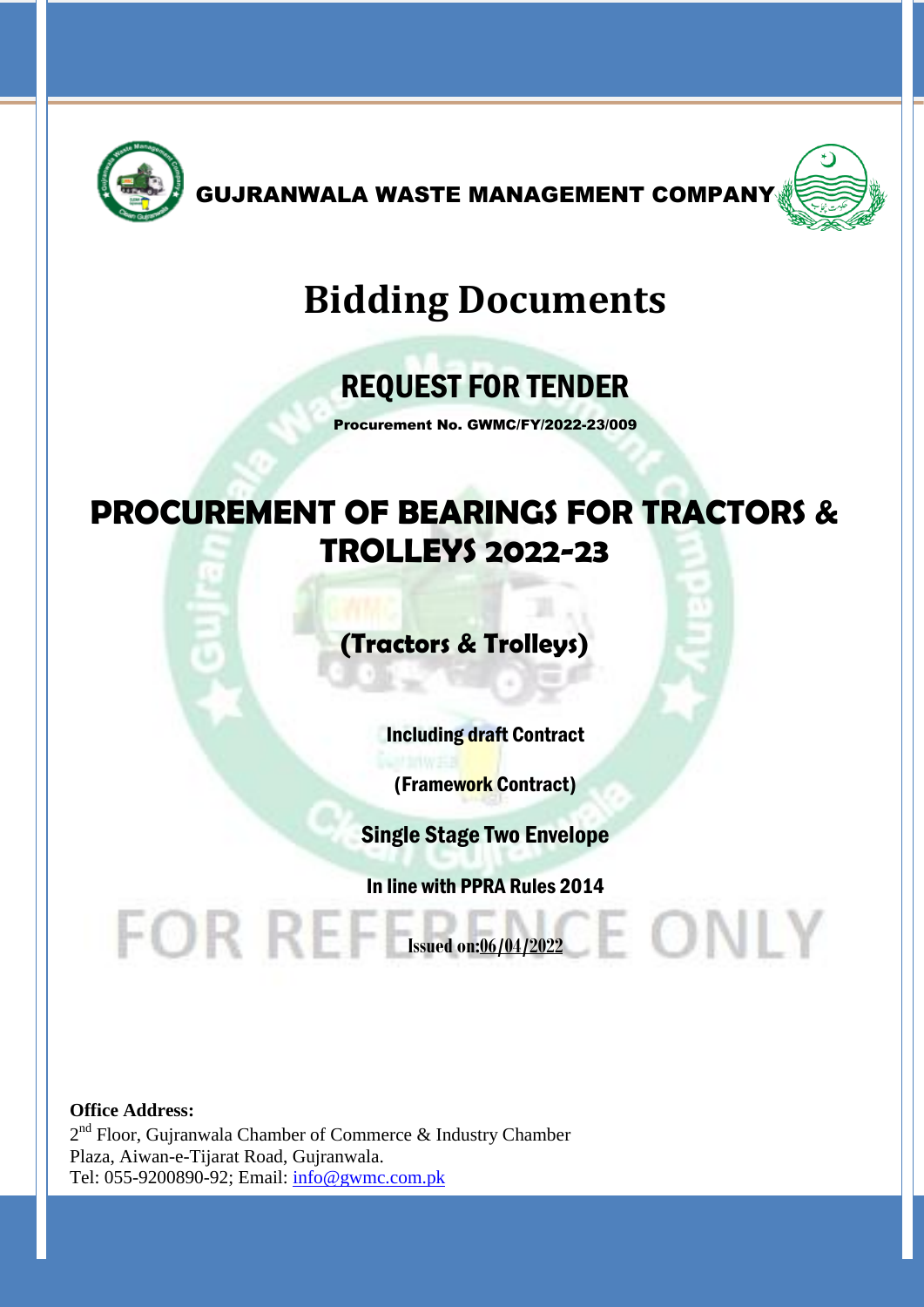#### **DISCLAIMER**

This Request for Tender Document is provided to the recipient solely for use in preparing and submitting applications in connection with bid for Procurement of Bearings For Tractors & Trolleys 2022-23. The Request for Tender (RFT) Document is being issued by the GWMC solely for use by prospective bidders in considering this assignment. Neither GWMC, nor their employees make any representation (expressed or implied) or warranties as to the accuracy or completeness of the information contained herein, or in other document made available to a person in connection with the tender process for the assignment and shall have no liability for this RFT Document or for any other written or oral communication transmitted to the recipient in the course of the recipient's evaluation of the Assignment. Neither GWMC nor their representatives will be liable to reimburse or compensate the recipient for any costs nor expenses incurred by the recipient in evaluating or acting upon this RFT Document or otherwise in connection with the Assignment as contemplated herein. GWMC reserves its right, in its full discretion, to modify the RFT and/or the Project at any time to the fullest extent permitted by law, and shall not be liable to reimburse or compensate the recipient for any costs nor expenses incurred by the recipient in such an event.



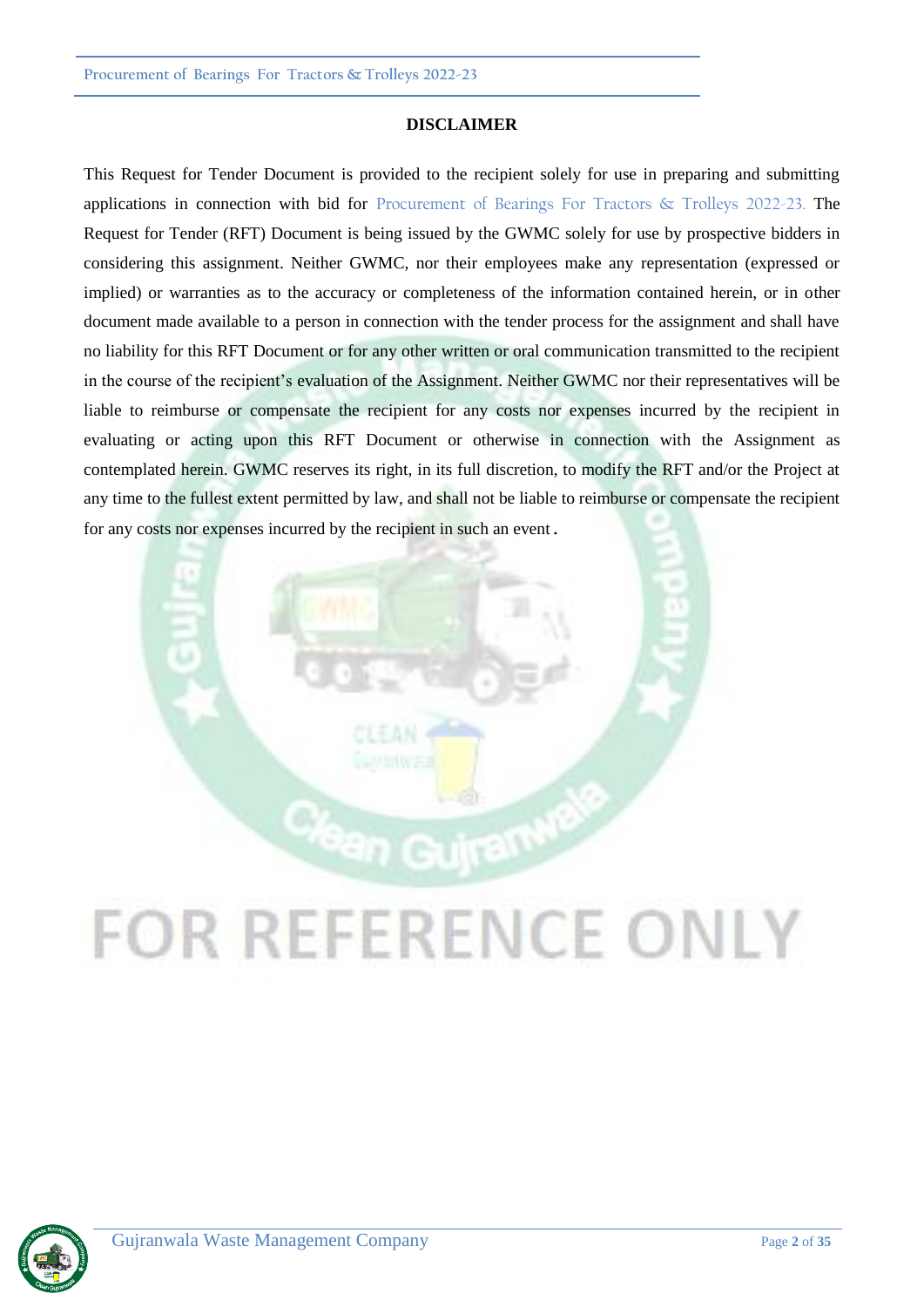# **Invitation for Bids**

#### Dated: **06/04/2022**

1. Gujranwala Waste Management Company (GWMC), now invites sealed bids from eligible bidders; well reputed Companies/ Firms/ Suppliers/Sole Proprietors/ Authorized Distributors, for the following;

| $Sr. \#$ | <b>Description</b>                                                                     |
|----------|----------------------------------------------------------------------------------------|
|          | Procurement of Bearings For Tractors & Trolleys 2022-23 Item Wise (Framework Contract) |

2. Bidding shall be conducted through Open Competitive Bidding (Single Stage-Two Envelope) procedures specified in the Rule No. 38-2 of PPRA rules 2014 and is open to all eligible bidders as defined in the bidding document.

- 3. Interested eligible bidders may obtain bidding documents and further information from the office of GWMC after written submission of application in the name of CEO, GWMC at the cost of Rs**. 4000/- (Non-Refundable**), to be deposited in "The Bank Of Punjab(Any Branch)" in the Account titled "Gujranwala Waste Management Company", A/c # 6580031956800018, during office hours or can be accessed online at [www.ppra.punjab.gov.pk](http://www.ppra.punjab.gov.pk/), [www.gwmc.com.pk.](http://www.gwmc.com.pk/) Late Proposals will be rejected. Bids of only those bidders will be entertained who purchased the Tender document.
- 4. The provisions in the Instructions to Bidders are the provisions of the Bidding Documents. The Contract is awarded under framework contract (Rule No-15 PPRA). Frame work contract will be till **June 30, 2023 Effective from Date of Signing of Contract Agreement** and **'Framework Contract'** means a contract whereby the procurement is made for a certain volume or quantity of a particular good, a set of Goods, Goods or works over a specific period against an agreed sum or rate per item or lump sum
- 5. Sealed Bids must be delivered to the above office on or before **12:00 PM** on 22<sup>nd</sup> **April, 2022** and must be accompanied by a Bid Security of PKR 64,730/- which is approx. 5% of Estimated price i.e **PKR 1,294,617 /-** in the form of Bank Guarantee/Demand Draft/CDR/Pay Order, the Bid Security is as per PPRA Rule # 27 which states *"The procuring agency may require the bidders to furnish a bid security not exceeding five per cent of the estimated price*"
- 6. Bids will be opened in the presence of bidders' representatives who choose to attend at **12:30 PM** in the Office of GWMC, on the same date i.e**. 22/04/2022 (**with original CNICs of bidders/representatives).
- 7. The bidders are requested to give their best and final prices as no negotiations are permissible as per PPRA Rules and regulations.
- 8. Taxes will be deducted as per applicable government rules. NTN and Sales Tax registration certificate must be provided.
- 9. For obtaining any further information or clarifications, please contact the person named below:

#### **CHIEF EXECUTIVE OFFICER**

Gujranwala Waste Management Company (GWMC), 2nd Floor, Gujranwala Chamber of Commerce & Industry Chamber Plaza, Aiwan-e-Tijarat Road, Gujranwala. Tel: 055-9200890-92;

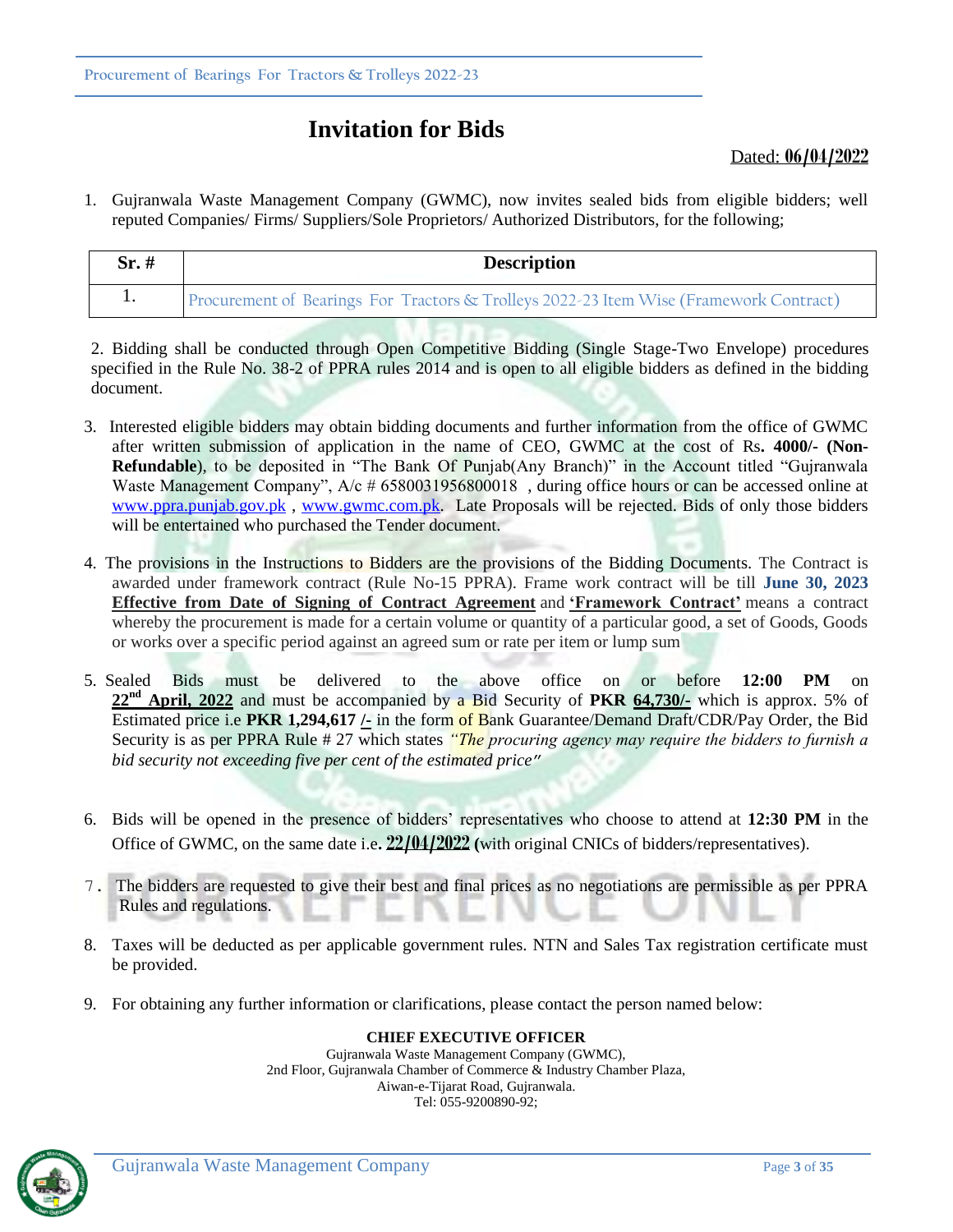Email: info@gwmc.com.pk

# **Table of Contents**

# **PART-I**

# **PART-II**

# **FOR REFERENCE ONLY**

n Gujram

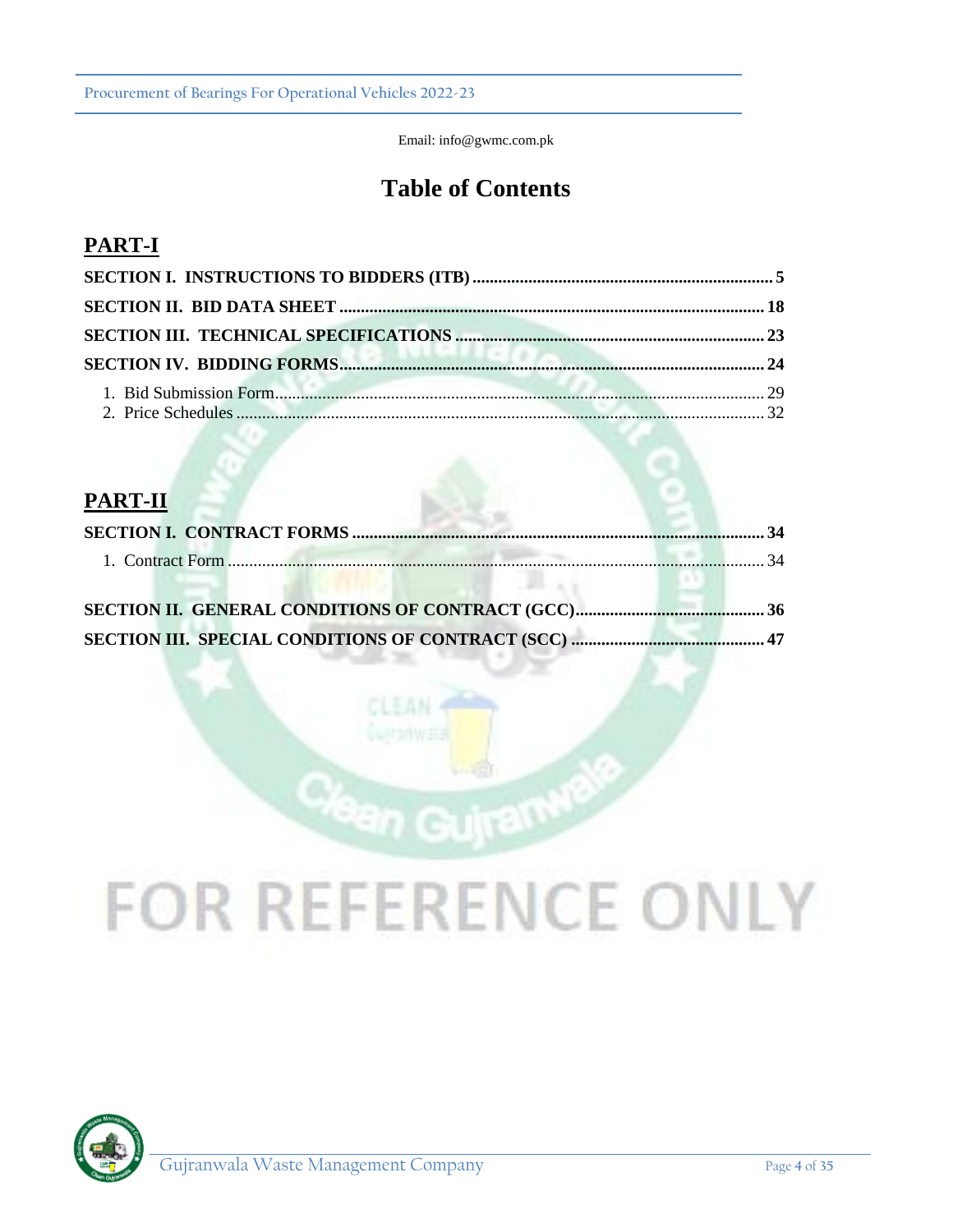# **Part-I Section I. Instructions to Bidders**

### **A. Introduction**

- **1. Procuring Agency** 1.1 The Procuring Agency is Gujranwala Waste Management Company
	- 2.1 This Invitation for Bids is open to all contractors mentioned in Eligibility Criteria.
		- 2.2 Bidders should not be associated, or have been associated in the past, directly or indirectly, with a firm or any of its affiliates which have been engaged by the Procuring Agency to provide services for the preparation of the design, specifications, and other documents to be used for the '**Procurement of Bearings for Tractors & Trolleys 2022-23'** to be procured under this Invitation for Bids.
		- 2.3 Government-owned enterprises may participate only if they are legally and financially autonomous, if they operate under commercial law, and if they are not a dependent agency of the Government.
		- 2.4 Bidders shall not be under a declaration of blacklisting by any Government department or Punjab Procurement Regulatory Authority (PPRA).
- **3. Eligible Goods and Services** 3.1 All goods to be supplied under the contract shall meet the specification of the goods required in the Technical Specification.
	- 4.1 The Bidder shall bear all costs associated with the preparation and submission of its bid, and the Procuring Agency named in the Bid Data Sheet, hereinafter referred to as "the Purchaser," will in no case be responsible or liable for those costs, regardless of the conduct or outcome of the bidding process.

### **B. The Bidding Documents**

- **5. Content of Bidding Documents**
- 5.1 The goods required, bidding procedures, and contract terms are prescribed in the bidding documents. In addition to the Invitation for Bids, the bidding documents include:



**4. Cost of Bidding**

**2. Eligible Bidders**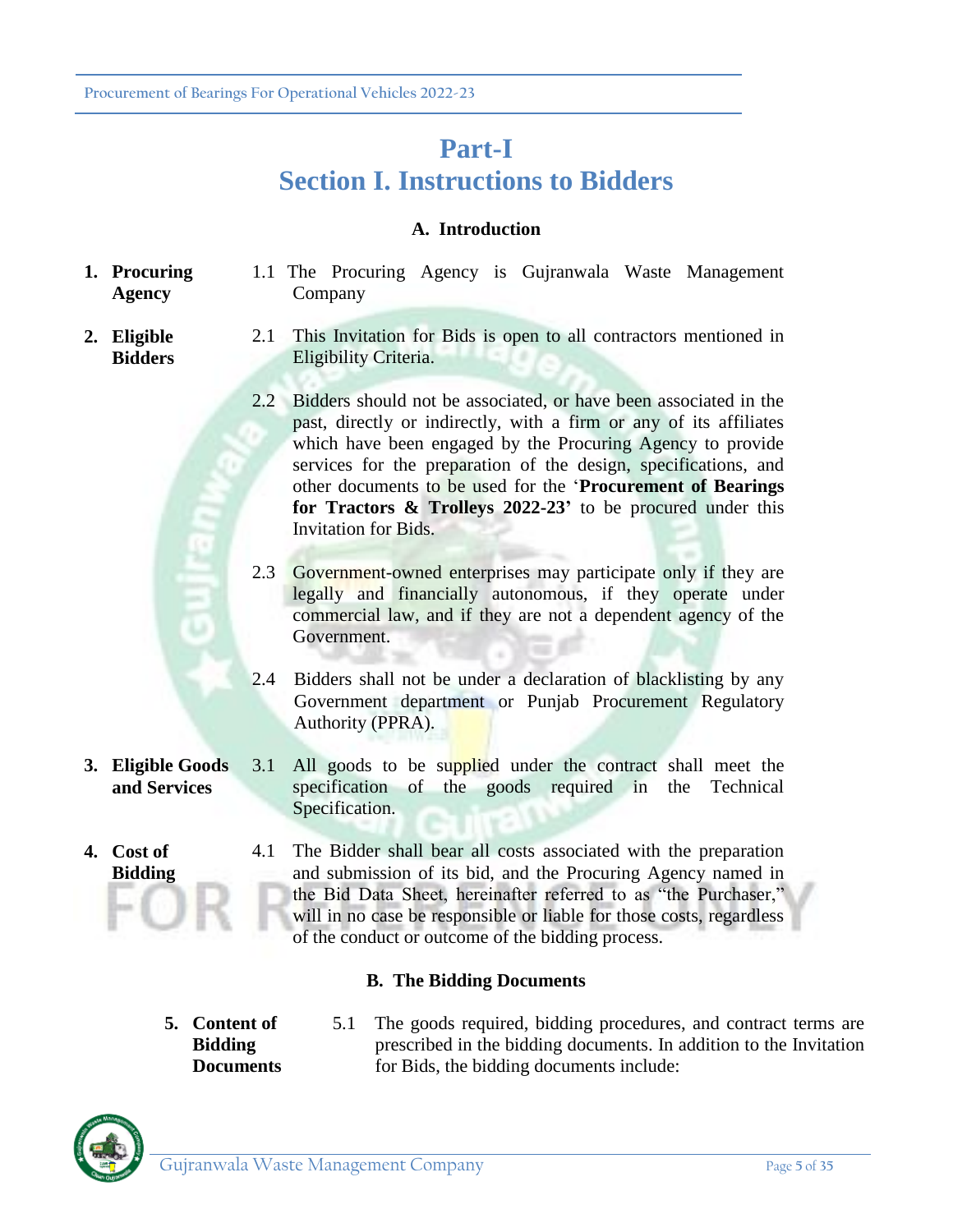**Procurement of Bearings For Operational Vehicles 2022-23**

- a) Instructions to Bidders (ITB)
- b) Bid Data Sheet
- c) Technical Specifications
- d) Bid Submission Form
- e) Price Schedules
- f) Contract Form
- g) General Conditions of Contract (GCC)
- h) Special Conditions of Contract (SCC)
- i) Performance Security Form
- 5.2 The Bidder is expected to examine all instructions, forms, terms, and specifications in the bidding documents. Failure to furnish all information required by the bidding documents or to submit a bid not substantially responsive to the bidding documents in every respect will be at the Bidder's risk and may result in the rejection of its bid.
- **6. Clarification of Bidding Documents** 6.1 A prospective Bidder requiring any clarification of the bidding documents may notify the Purchaser in writing or by email at the Purchaser's address. The Purchaser will respond in writing to any request for clarification of the bidding documents which it receives no later than **seven (07) days** prior to the deadline for the submission of bids prescribed in the Bid Data Sheet. Written copies of the Purchaser's response (including an explanation of the query but without identifying the source of inquiry) will be sent to all prospective bidders that have received the bidding documents.
- **7. Amendment of Bidding Documents** 7.1 At any time prior to the deadline for submission of bids, the Purchaser, for any reason, whether at its own initiative or in response to a clarification requested by a prospective Bidder, may modify the bidding documents by amendment.
	- 7.2 All prospective bidders that have received the bidding documents will be notified of the amendment in writing or by email, and will be bidding on them.
	- In order to allow prospective bidders reasonable time in which to take the amendment into account in preparing their bids, the Purchaser, at its discretion, may extend the deadline for the submission of bids.

### **C. Preparation of Bids**

8.1 The bid prepared by the Bidder, as well as all correspondence and documents relating to the bid exchanged by the Bidder and



**8. Language of Bid**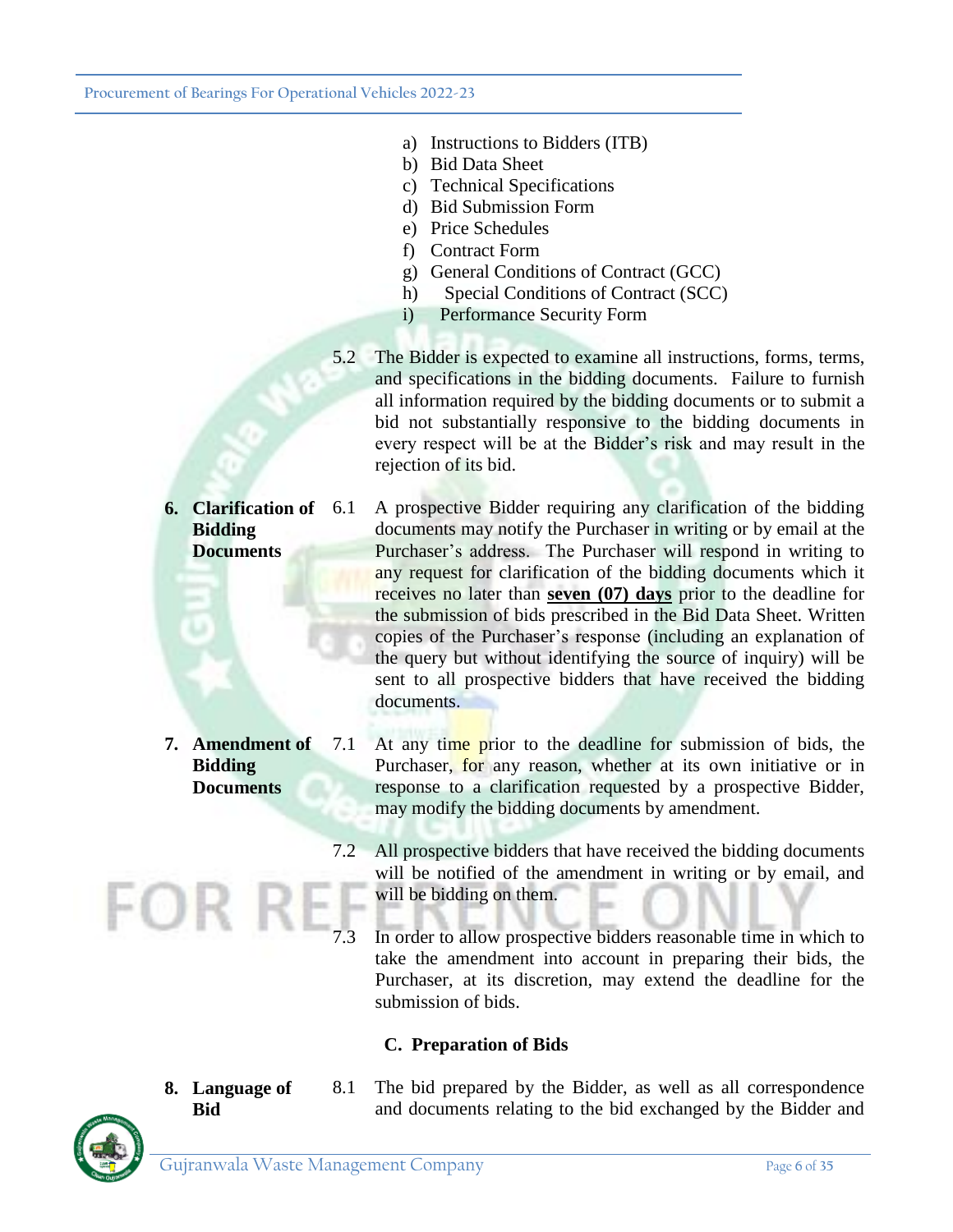the Purchaser shall be written in the language specified in the Bid Data Sheet. Supporting documents and printed literature furnished by the Bidder may be in same language.

- **9. Documents Comprising the Bid** 9.1 The bid prepared by the Bidder shall comprise the following components:
	- (a) a Bid Form and a Price Schedule completed in accordance with ITB Clauses 10, 11, and 12;
	- (b) documentary evidence established in accordance with ITB Clause 13 that the Bidder is eligible to bid and is qualified to perform the contract if its bid is accepted;
	- (c) documentary evidence established in accordance with ITB Clause 14 that the goods and ancillary services to be supplied by the Bidder are eligible goods and services and conform to the bidding documents; and
	- (d) bid security furnished in accordance with ITB Clause 15.
- **10. Bid Form** 10.1 The Bidder shall complete the Bid Form and the appropriate Price Schedule furnished in the bidding documents, indicating the goods to be supplied, quantity, and prices.
- **11. Bid Prices** 11.1 The Bidder shall indicate on the appropriate Price Schedule the unit prices (where applicable) and total bid price of the goods it proposes to supply under the contract.
	- 11.2 Prices indicated on the Price Schedule shall be **inclusive of all applicable taxes.**
	- 11.3 The Bidder's separation of price components in accordance with ITB Clause 11.1 above will be solely for the purpose of facilitating the comparison of bids by the Purchaser and will not in any way limit the Purchaser's right to contract on any of the terms offered.
	- 11.4 Prices quoted by the Bidder shall be fixed during the Bidder's performance of the contract and not subject to variation on any account, unless otherwise specified in the Bid Data Sheet. A bid submitted with an **adjustable price quotation** will be treated as nonresponsive and will be rejected, pursuant to ITB Clause 24.

**12. Bid Currencies** 12.1 Prices shall be quoted in **Pak Rupees**.

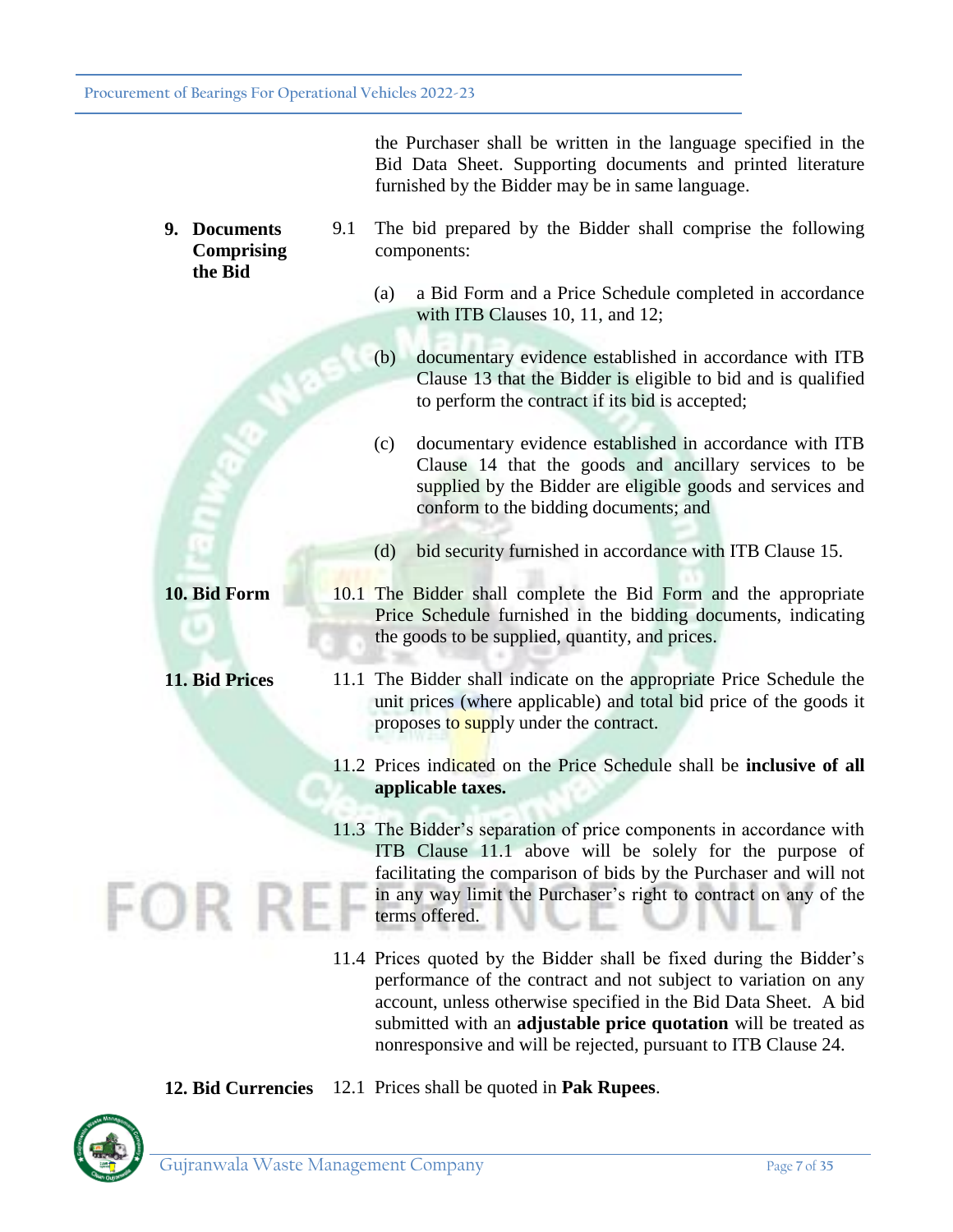| 13. Documents<br><b>Establishing</b><br><b>Bidder's</b><br><b>Eligibility</b> and<br>Qualification | 13.1 Pursuant to ITB Clause 9, the Bidder shall furnish, as part of its<br>bid, documents establishing the Bidder's eligibility to bid and its<br>qualifications to perform the contract if its bid is accepted.                                                                                                                                                                                                                                                                                                                                                                              |
|----------------------------------------------------------------------------------------------------|-----------------------------------------------------------------------------------------------------------------------------------------------------------------------------------------------------------------------------------------------------------------------------------------------------------------------------------------------------------------------------------------------------------------------------------------------------------------------------------------------------------------------------------------------------------------------------------------------|
| 14. Documents<br><b>Establishing</b><br>Goods'<br><b>Eligibility and</b>                           | 14.1 Pursuant to ITB Clause 9, the Bidder shall furnish, that the<br>technical specifications of the goods are compliant with the<br>technical specifications as required in the Section III of Part 1 as<br><b>Technical Specifications.</b>                                                                                                                                                                                                                                                                                                                                                 |
| <b>Conformity to</b><br><b>Bidding</b><br><b>Documents</b>                                         | 14.2 For purposes of the commentary to be furnished, the Bidder shall<br>note that standards for material as well as references to brand<br>names or catalogue numbers designated by the Purchaser in its<br>Technical Specifications, are intended to be descriptive only and<br>not restrictive. The Bidder may substitute alternative standards,<br>brand names, and/or catalogue numbers in its bid, provided that<br>demonstrates to the Purchaser's satisfaction that the<br>it<br>substitutions ensure substantial equivalence to those designated<br>in the Technical Specifications. |
| 15. Bid Security                                                                                   | 15.1 Pursuant to ITB Clause 9, the Bidder shall furnish, as part of its<br>bid, a bid security in the amount specified in the Bid Data Sheet.<br>15.2 The bid security is required to protect the Purchaser against the<br>risk of Bidder's conduct which would warrant the security's<br>forfeiture, pursuant to ITB Clause 15.7.                                                                                                                                                                                                                                                            |
|                                                                                                    | 15.3 The Bid Security shall be in PKR and must be valid for ninety<br>(90) days beyond the validity of bid.<br>15.4 Any bid not secured in accordance with ITB Clauses 15.1 and<br>15.3 will be rejected by the Purchaser as nonresponsive, pursuant<br>to ITB Clause 24.                                                                                                                                                                                                                                                                                                                     |
|                                                                                                    | 15.5 Unsuccessful bidders' bid security will be discharged or returned<br>as promptly as the successful bidder will furnish performance<br>security.                                                                                                                                                                                                                                                                                                                                                                                                                                          |
|                                                                                                    | 15.6 The successful Bidder's bid security will be discharged upon the<br>Bidder signing of Contract, pursuant to ITB Clause 31, and<br>furnishing the performance security, pursuant to ITB Clause 32.                                                                                                                                                                                                                                                                                                                                                                                        |
|                                                                                                    | 15.7 The bid security may be forfeited:                                                                                                                                                                                                                                                                                                                                                                                                                                                                                                                                                       |

(a) if a Bidder withdraws its bid during the period of bid



F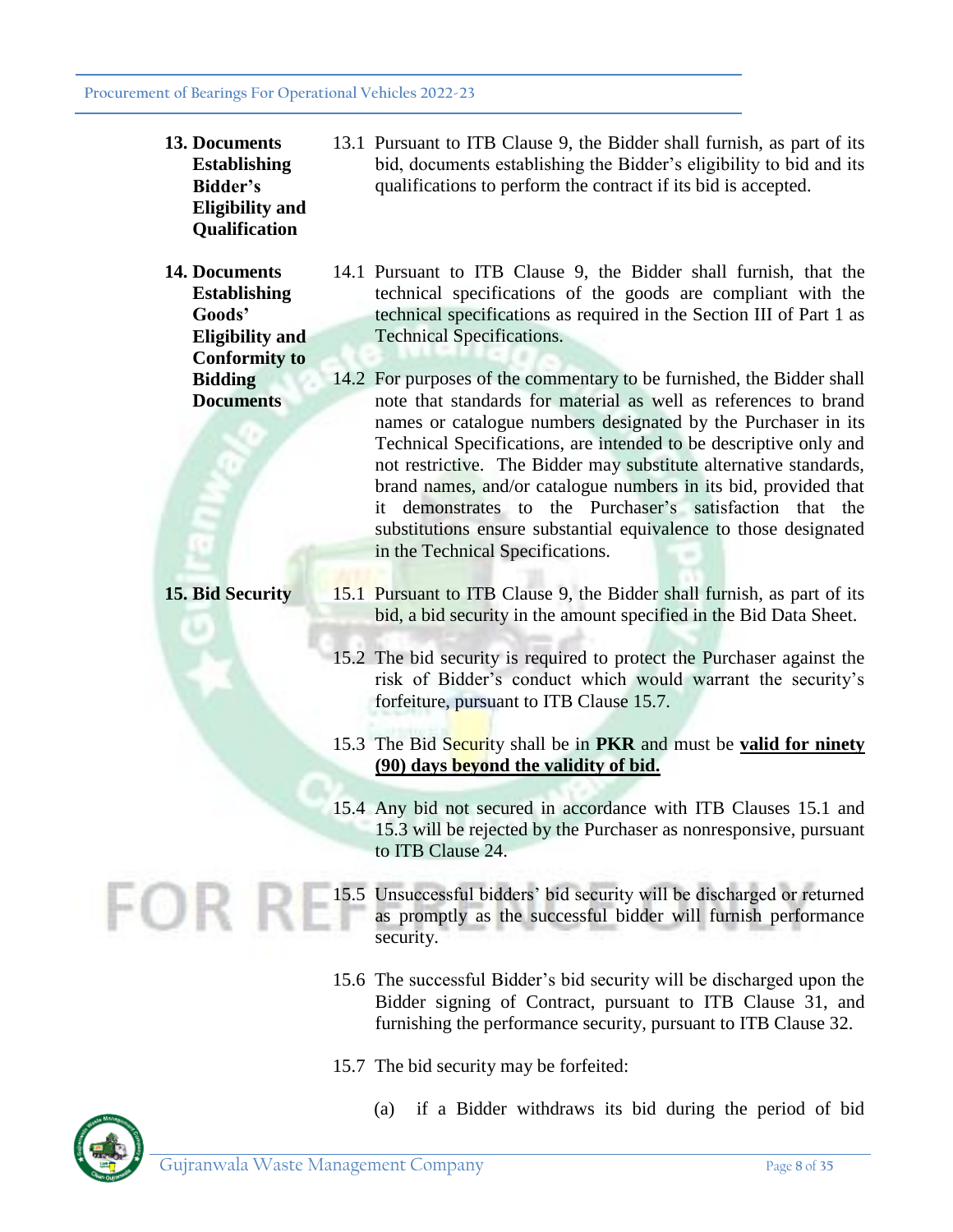validity specified by the Bidder on the Bid Form; or

- (b) in the case of a successful Bidder, if the Bidder fails:
	- (i) to sign the sign contract in accordance with ITB Clause 31;
	- **or**
	- (ii) to furnish performance security in accordance with ITB Clause 32.

- **16. Period of Validity of Bids and Duration**
- 16.1 Bids shall remain valid for the period specified in the Bid Data Sheet after the date of bid opening prescribed by the Purchaser, pursuant to ITB Clause 19. A bid valid for a shorter period shall be rejected by the Purchaser as nonresponsive.
	- 16.2 In exceptional circumstances, the Purchaser may solicit the Bidder's consent to an extension of the period of validity. The request and the responses thereto shall be made in writing (or by email). The bid security provided under ITB Clause 15 shall also be suitably extended. A Bidder may refuse the request without forfeiting its bid security. A Bidder granting the request will not be required nor permitted to modify its bid, except as provided in ITB Clause 16.3.
- 16.3 In the case of fixed price contracts, if the award is delayed by a period exceeding sixty (60) days beyond the expiry of the initial bid validity, the contract price will be adjusted by a factor specified in the request for extension.
- 16.4 Total duration of assignment is mentioned in the Bid Data Sheet**.**

# **17. Format and Signing of Bid**

- 17.1 The Bidder shall prepare an original bid indicated in the Bid Data Sheet, clearly marking each "ORIGINAL BID".
- 17.2 The original bid shall be typed or written in indelible ink and shall be signed by the Bidder or a person or persons duly authorized to bind the Bidder to the contract. All pages of the bid, except for unamended printed literature, shall be initialed by the person or persons signing the bid.
- 17.3 Any interlineation, erasures, or overwriting shall be valid only if they are initialed by the person or persons signing the bid.
- 17.4 The Bidder shall furnish information as described in the Form of Bid on commissions or gratuities, if any, paid or to be paid to

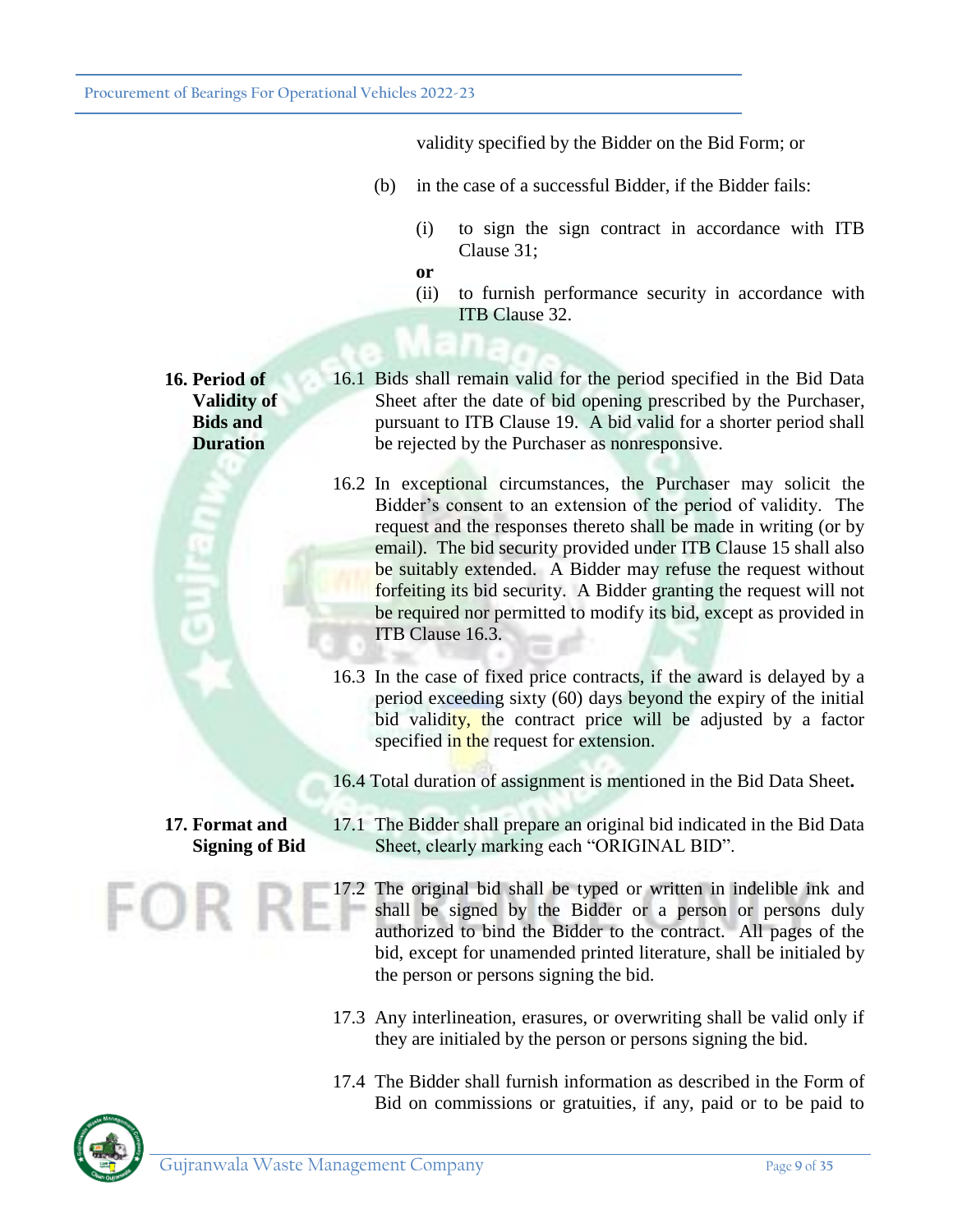agents relating to this Bid, and to contract execution if the Bidder is awarded the contract.

### **D. Submission of Bids**

#### **SINGLE STAGE TWO ENVELOPE (Rule 38-2 of PPRA Rules, 2014)**

**18. Sealing and Marking of Bids**

- 18.1 The Bidder shall seal the original bid in envelopes, duly marking the envelopes as "ORIGINAL".
- 18.2 The envelopes shall:
	- (a) be addressed to the Purchaser at the address given in the Bid Data Sheet; and
	- (b) bear the title of procurement Activity indicated in the Bid Data Sheet, the Invitation for Bids (IFB) title and number indicated in the Bid Data Sheet, and a statement: "DO NOT OPEN BEFORE," to be completed with the time and the date specified in the Bid Data Sheet, pursuant to ITB Clause 2.2.
- 18.3 The inner envelopes shall also indicate the name and address of the Bidder to enable the bid to be returned unopened in case it is declared "late".
- 18.4 If the outer envelope is not sealed and marked as required by ITB Clause 18.2, the Purchaser will assume no responsibility for the bid's misplacement or premature opening.

### **19. Deadline for Submission of Bids**

υ

- 19.1 Bids must be received by the Purchaser at the address specified under ITB Clause 18.2 no later than the time and date specified in the Bid Data Sheet.
- 19.2 The Purchaser may, at its discretion, extend this deadline for the submission of bids by amending the bidding documents in accordance with ITB Clause 7, in which case all rights and obligations of the Purchaser and bidders previously subject to the deadline will thereafter be subject to the deadline as extended.

**20. Late Bids** 20.1 Any bid received by the Purchaser after the deadline for submission of bids prescribed by the Purchaser pursuant to ITB Clause 19 will be rejected and returned unopened to the Bidder.

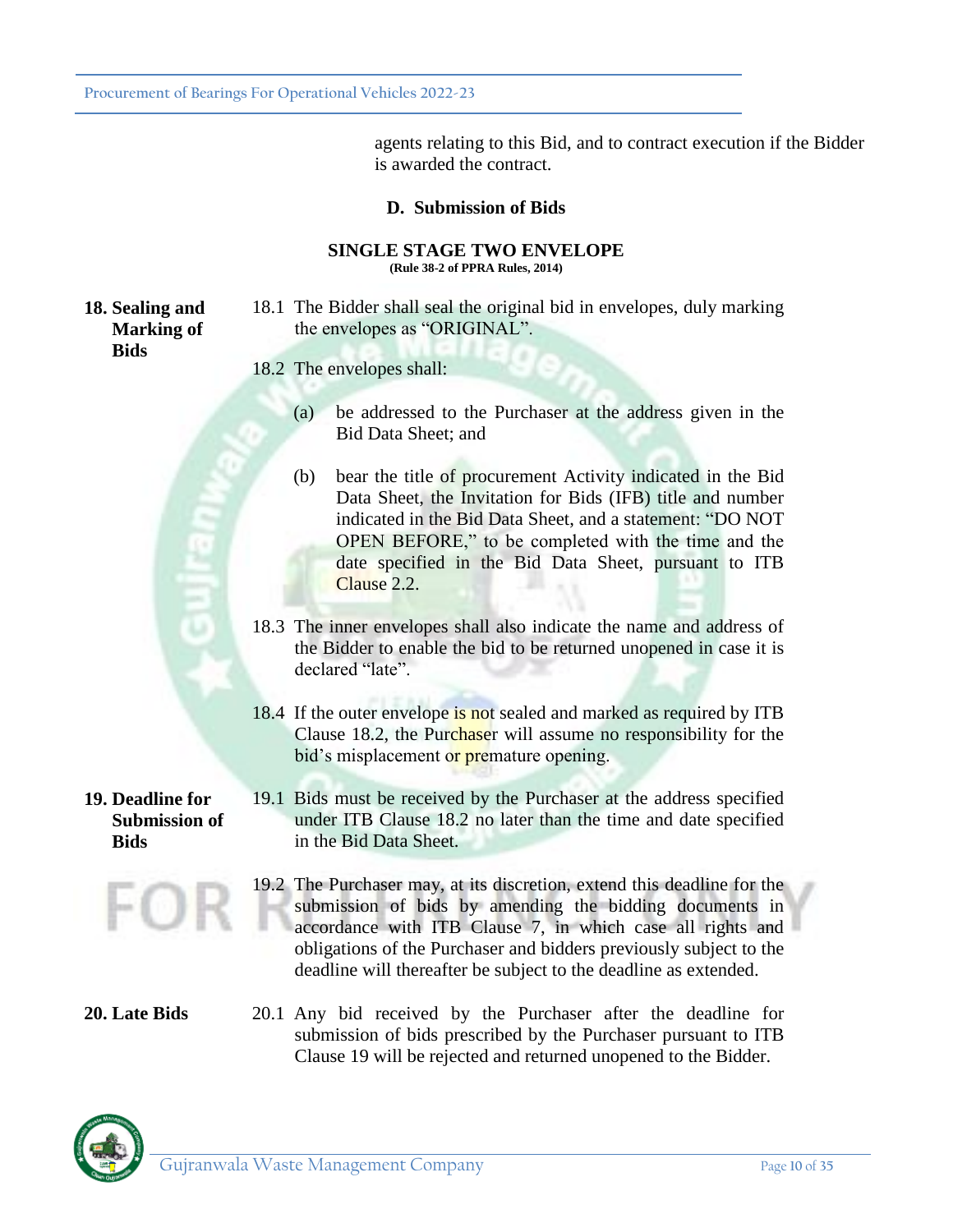- **21. Modification and Withdrawal of Bids** 21.1 The Bidder may modify or withdraw its bid after the bid's submission, provided that written notice of the modification, including substitution or withdrawal of the bids, is received by the Purchaser prior to the deadline prescribed for submission of bids.
	- 21.2 The Bidder's modification or withdrawal notice shall be prepared, sealed, marked, and dispatched in accordance with the provisions of ITB Clause 18. A withdrawal notice may also be sent by email, but followed by a signed confirmation copy, postmarked no later than the deadline for submission of bids.
	- 21.3 No bid may be modified after the deadline for submission of bids.
	- 21.4 No bid may be withdrawn in the interval between the deadline for submission of bids and the expiration of the period of bid validity specified by the Bidder on the Bid Form. Withdrawal of a bid during this interval may result in the Bidder's forfeiture of its bid security, pursuant to the ITB Clause 15.7.

# **E. Opening and Evaluation of Bids**

- **22. Opening of Bids by the**  22.1 The Purchaser will open all bids in the presence of bidders' representatives who choose to attend, at the time, on the date, and at the place specified in the Bid Data Sheet. The bidders' representatives who are present shall sign an attendance sheet evidencing their presence.
	- 22.2 The bidders' names, bid modifications or withdrawals, bid prices, discounts, and the presence or absence of requisite bid security and such other details as the Purchaser, at its discretion, may consider appropriate, will be announced at the opening. No bid shall be rejected at bid opening, except for late bids, which shall be returned unopened to the Bidder pursuant to ITB Clause 20.
	- 22.3 Bids (and modifications sent pursuant to ITB Clause 21.2) that are not opened and read out at bid opening shall not be considered further for evaluation, irrespective of the circumstances. Withdrawn bids will be returned unopened to the bidders.
	- 22.4 The Purchaser will prepare minutes of the bid opening.



**Purchaser**

**23. Clarification of** 23.1 During evaluation of the bids, the Purchaser may, at its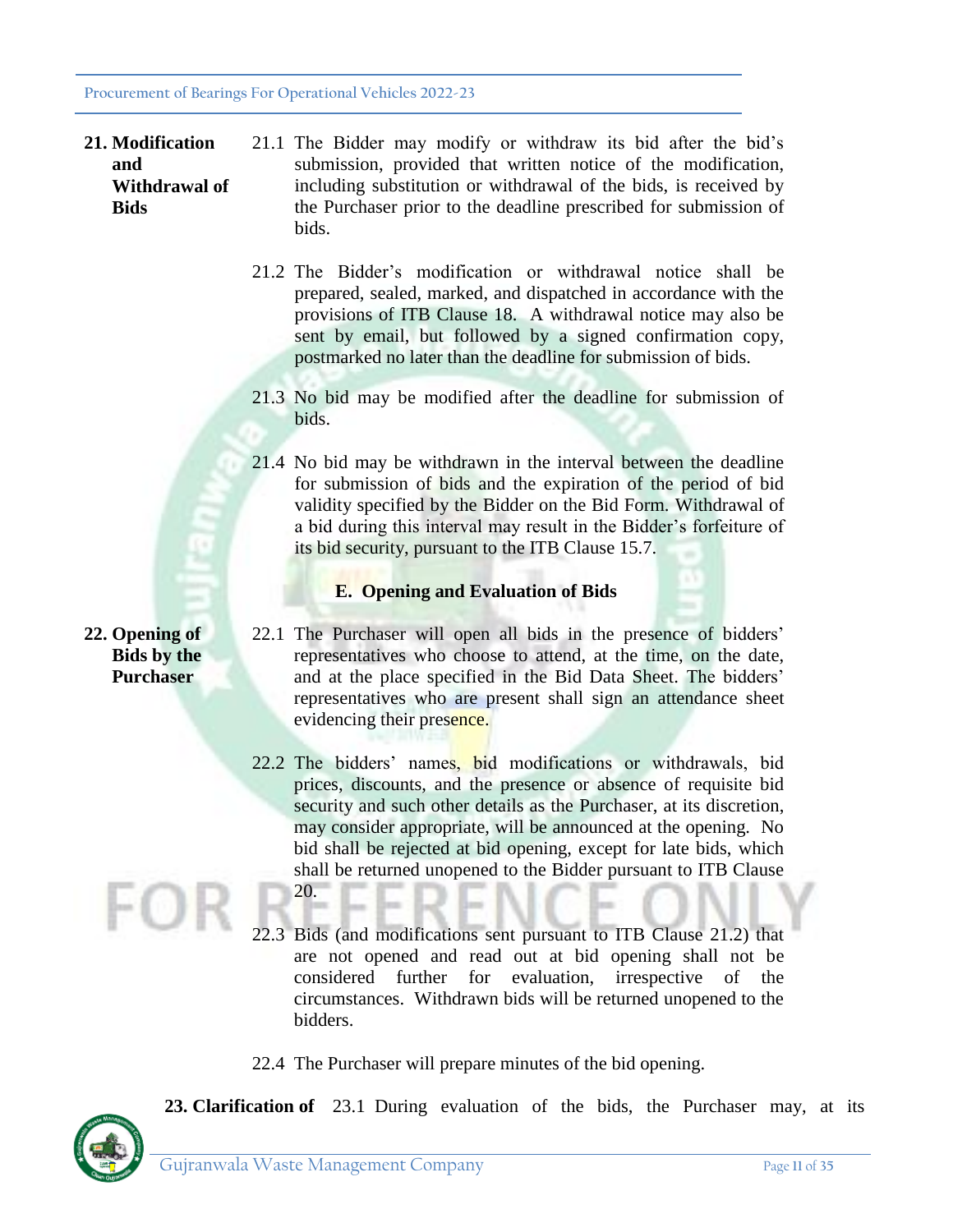**Bids** discretion, ask the Bidder for a clarification of its bid. The request for clarification and the response shall be in writing, and no change in the prices or substance of the bid shall be sought, offered, or permitted.

- **24. Preliminary Examination** 24.1 The Purchaser will examine the bids to determine whether they are complete, whether any computational errors have been made, whether required sureties have been furnished, whether the documents have been properly signed, and whether the bids are generally in order.
	- 24.2 Arithmetical errors will be rectified on the following basis. If there is a discrepancy between the unit price and the total price that is obtained by multiplying the unit price and quantity, the unit price shall prevail, and the total price shall be corrected. If the Contractor does not accept the correction of the errors, its bid will be rejected, and its bid security may be forfeited. If there is a discrepancy between words and figures, the amount in words will prevail.
	- 24.3 The Purchaser may waive any minor informality, nonconformity, or irregularity in a bid which does not constitute a material deviation, provided such waiver does not prejudice or affect the relative ranking of any Bidder.
	- 24.4 Prior to the detailed evaluation, pursuant to ITB Clause 25 the Purchaser will determine the substantial responsiveness of each bid to the bidding documents. For purposes of these Clauses, a substantially responsive bid is one which conforms to all the terms and conditions of the bidding documents without material deviations. Deviations from, or objections or reservations to critical provisions, **such as** those concerning **Bid Security** (ITB Clause 15), **Applicable Law** (GCC Clause 24), and **Taxes and Duties** (GCC Clause 26), will be deemed to be a material deviation. The Purchaser's determination of a bid's responsiveness is to be based on the contents of the bid itself without recourse to extrinsic evidence.
	- 24.5 If a bid is not substantially responsive, it will be rejected by the Purchaser and may not subsequently be made responsive by the Bidder by correction of the nonconformity.
	- **25. Qualification & Evaluation of Bids**
- 25.1 The Purchaser will determine to its satisfaction whether the Bidder is qualified to perform the contract satisfactorily, in accordance with the criteria listed in ITB Clause 13.

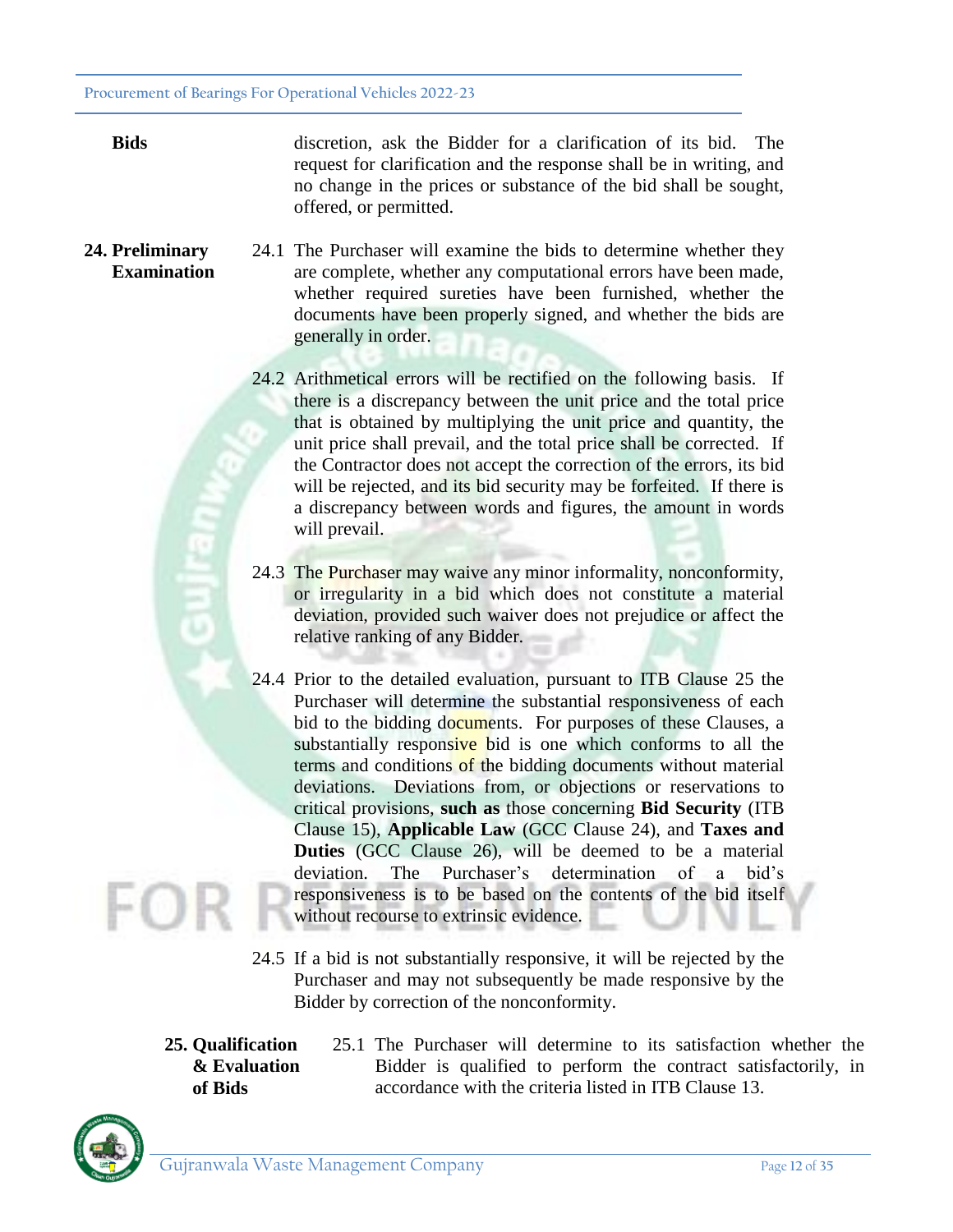- 25.2 The determination will be based upon an examination of the documentary evidence of the Bidder's qualifications submitted by the Bidder, pursuant to ITB Clause 13, as well as such other information as the Purchaser deems necessary and appropriate.
- 25.3 The Purchaser will **technically evaluate** and compare the bids which have been determined to be substantially responsive, pursuant to ITB Clause 24, as per Technical Specifications required
- 25.4 The Purchaser's **financial evaluation** of a bid will be on Lowest Evaluated Bid inclusive of all prevailing taxes and duties.
- **26. Contacting the Purchaser** 26.1 Subject to ITB Clause 23, no Bidder shall contact the Purchaser on any matter relating to its bid, from the time of the bid opening to the time evaluation report is made public i.e. 10 days before the contract is awarded. If the Bidder wishes to bring additional information or has grievance to the notice of the Purchaser, it should do so in writing.
	- 26.2 Any effort by a Bidder to influence the Purchaser during bid evaluation, or bid comparison may result in the rejection of the Bidder's bid.

# **F. Award of Contract**

# **27. Award Criteria**

**28. Purchaser's Right to Vary Quantities at Time of Award**

**29. Purchaser's Right to Accept or Reject All Bids**

- 27.1 The Purchaser will award the contract to the successful Bidder whose bid has been determined to be substantially responsive and has been determined to be the lowest evaluated bid, provided further that the Bidder is determined to be qualified to perform the contract satisfactorily.
- 28.1 The Purchaser reserves the right at the time of contract award to increase or decrease, by the percentage indicated in the Bid Data Sheet, the quantity of goods and services originally specified in the Schedule of Requirements without any change in unit price or other terms and conditions.
- 29.1 The Purchaser reserves the right to accept or reject all bids, and to annul the bidding process at any time prior to contract award, without thereby incurring any liability to the Bidder or bidders or any obligation to inform the Bidder or bidders of the grounds for the Purchaser's action.

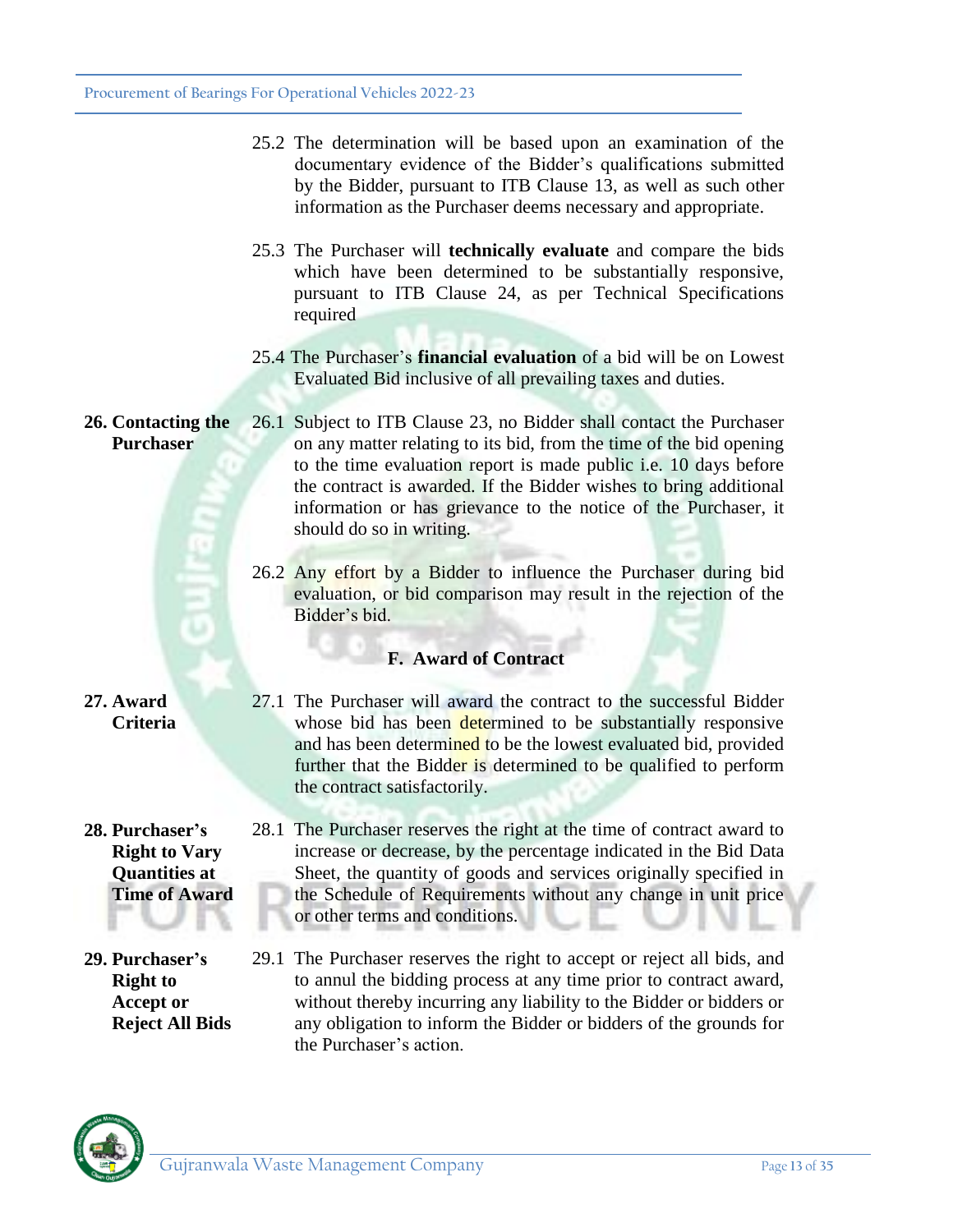| <b>30.</b><br>of Award                                  | <b>Notification</b> 30.1 Prior to the expiration of the period of bid validity, the Purchaser<br>will notify the successful Bidder in writing by registered letter or<br>by email, to be confirmed in writing by registered letter, that its<br>bid has been accepted.                                                                       |
|---------------------------------------------------------|----------------------------------------------------------------------------------------------------------------------------------------------------------------------------------------------------------------------------------------------------------------------------------------------------------------------------------------------|
|                                                         | 30.2 The notification of award will constitute the formation of the<br>Agreement.                                                                                                                                                                                                                                                            |
|                                                         | 30.3 Upon the successful Bidder's furnishing of the performance<br>security pursuant to ITB Clause 32, the Purchaser will promptly<br>notify each unsuccessful Bidder and will discharge its bid<br>security, pursuant to ITB Clause 15.                                                                                                     |
| 31. Issuance of<br><b>Contract</b>                      | 31.1 At the same time as the Purchaser notifies the successful Bidder<br>that its bid has been accepted, the Purchaser will send the Bidder<br>the 'Contract' provided in the bidding documents, incorporating<br>all agreements between the parties.                                                                                        |
|                                                         | 31.2 Within seven (07) days of receipt of the Letter of Acceptance<br>(LOA), the successful Bidder shall send acknowledgment                                                                                                                                                                                                                 |
| 32. Performance<br><b>Security</b>                      | 32.1 Within Ten (10) days of the receipt of LOA from the Purchaser,<br>the successful Bidder shall furnish the performance security (in<br>the form of Bank Guarantee/CDR/DD) in accordance with the<br>Terms & Conditions of Contract, or in another form acceptable<br>to the Purchaser.                                                   |
|                                                         | 32.2 Failure of the successful Bidder to comply with the requirement<br>of ITB Clause 31 or <b>ITB</b> Clause 32.1 shall constitute sufficient<br>grounds for the annulment of the award and forfeiture of the bid<br>security, in which event the Purchaser may make the award to<br>the next lowest evaluated Bidder or call for new bids. |
| 33. Corrupt or<br><b>Fraudulent</b><br><b>Practices</b> | 33.1 The Procuring Agency requires that Bidders, Contractors, and<br>Contractors observe the highest standard of ethics during the<br>procurement and execution of contracts. For the purposes of this<br>provision, the terms set forth below are defined as follows:                                                                       |
|                                                         | "corrupt practice" means the offering, giving,<br>(i)<br>receiving or soliciting of anything of value to influence the<br>action of a public official in the procurement process or in<br>contract execution; and                                                                                                                            |

(ii) "fraudulent practice" means a misrepresentation of facts in order to influence a procurement process or the execution of a contract to the detriment of the Procuring Agency,

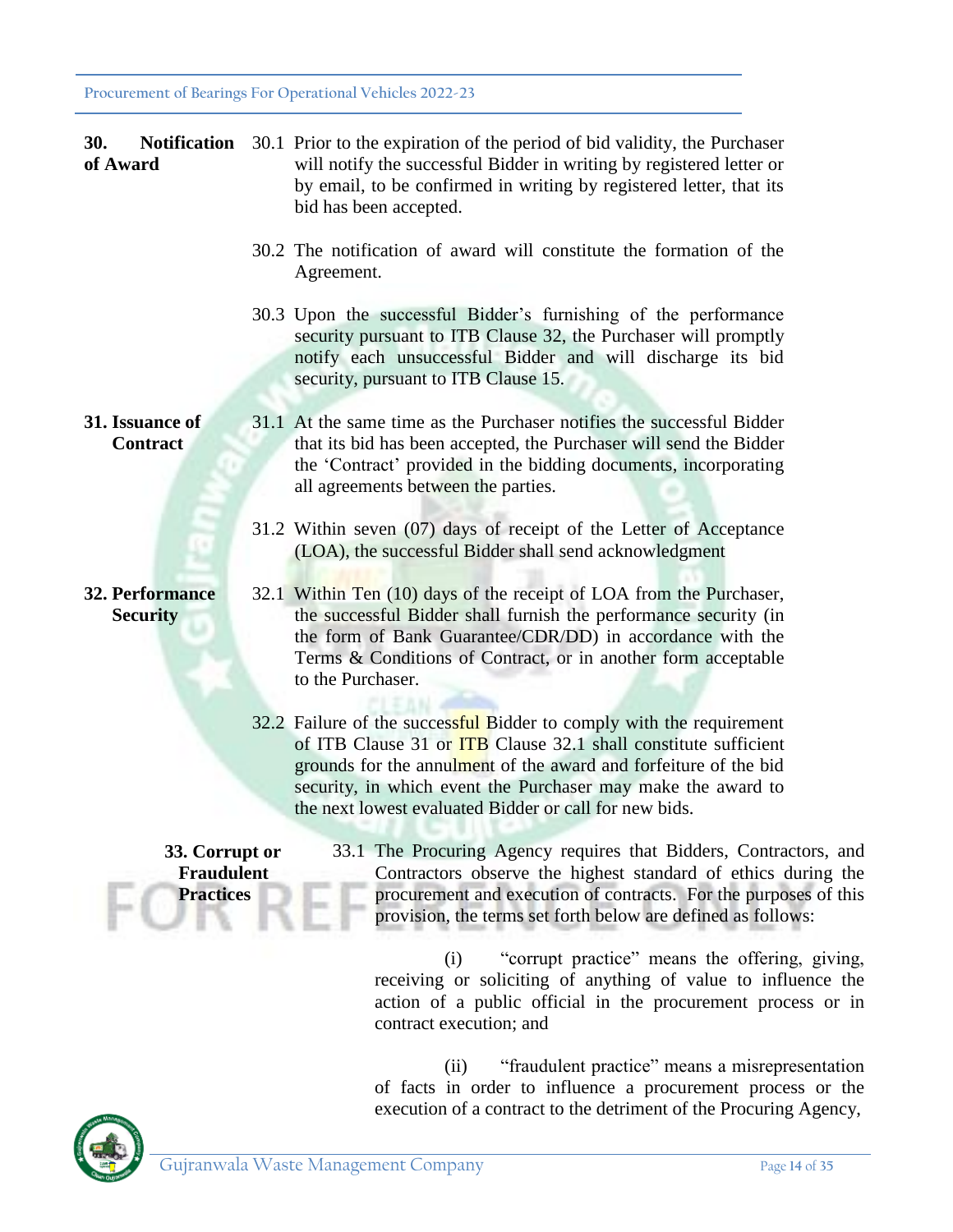(iii) "collusive practice" is an arrangement among bidders (prior to or after bid submission) designed to establish bid prices at artificial, non-competitive levels for any wrongful gains, and to deprive the Procuring Agency of the benefits of free and open competition;

(b) The Procuring Agency will reject a proposal for award if it determines that the Bidder recommended for award has engaged in corrupt or fraudulent practices in competing for the contract in question;

(c) The Procuring Agency will sanction a firm, in accordance with prevailing Blacklisting procedures under Punjab Procurement Rules 2014, if it at any time determines that the firm has engaged in corrupt or fraudulent practices in competing for, or in executing, a Bank-financed contract.

# **FOR REFERENCE ONLY**

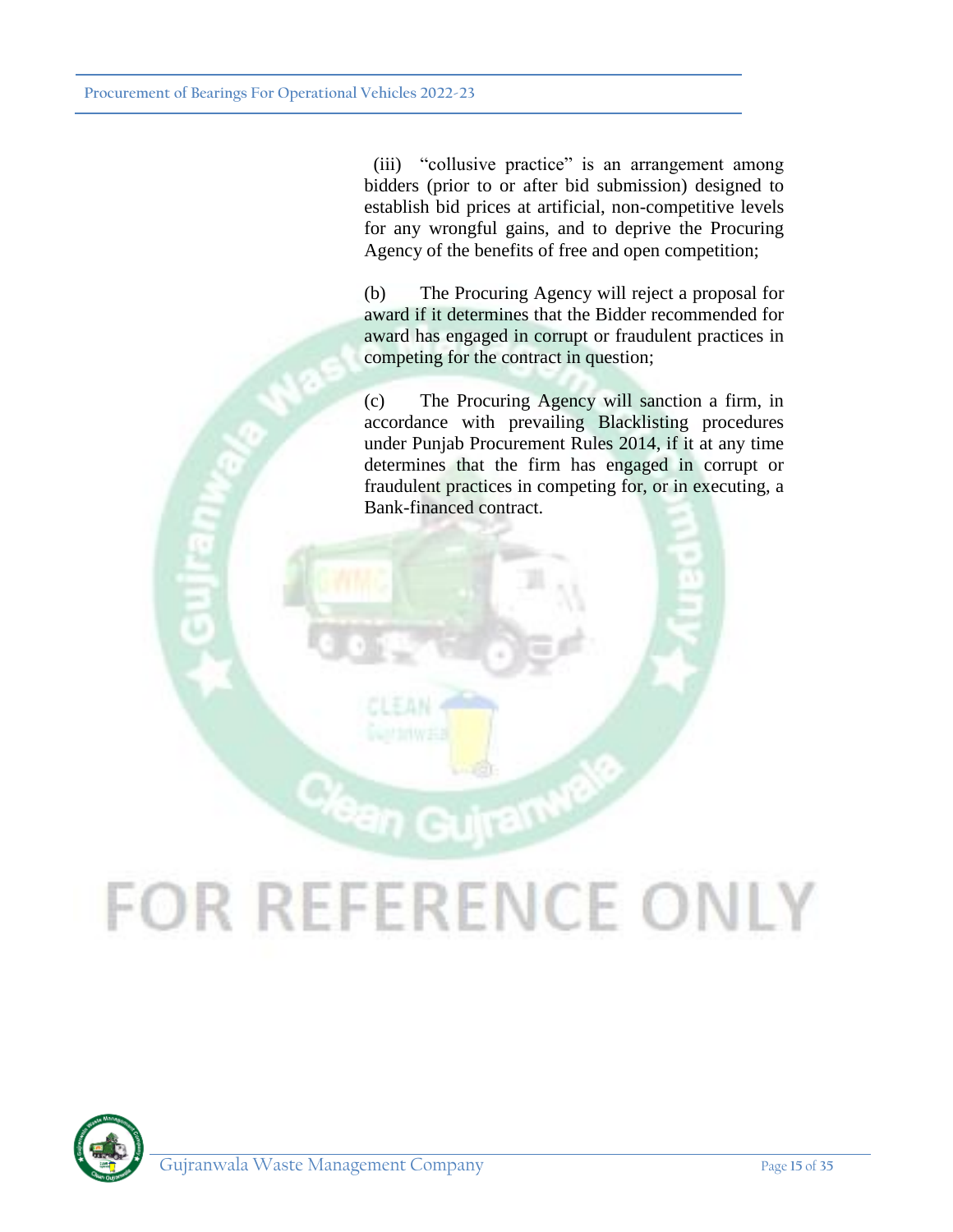# **Part-I Section II. Bid Data Sheet**

The following specific data for the **"Procurement of Bearings For Tractors & Trolleys 2022-23"** to be procured shall complement, supplement, or amend the provisions in the Instructions to Bidders (ITB) Part One. Whenever there is a conflict, the provisions herein shall prevail over those in ITB.

| <b>Introduction</b> |                                                                                                                                                                                                                                             |
|---------------------|---------------------------------------------------------------------------------------------------------------------------------------------------------------------------------------------------------------------------------------------|
| <b>ITB 1.1</b>      | Name of Procuring Agency: Gujranwala Waste Management Company                                                                                                                                                                               |
| <b>ITB 1.1</b>      | Name of Contract: Procurement of Bearings For Tractors & Trolleys                                                                                                                                                                           |
|                     | 2022-23                                                                                                                                                                                                                                     |
| <b>ITB 4.1</b>      | Name of Purchaser: Gujranwala Waste Management Company                                                                                                                                                                                      |
| <b>ITB 6.1</b>      | For clarification purposes, the Purchaser's address is:                                                                                                                                                                                     |
|                     | <b>CHIEF EXECUTIVE OFFICER</b><br>Gujranwala Waste Management Company (GWMC)<br>2nd Floor, Gujranwala Chamber of Commerce & Industry Chamber Plaza,<br>Aiwan-e-Tijarat Road, Gujranwala.<br>Tel: 055-9200890-92;<br>Email: info@gwmc.com.pk |
|                     | Requests for clarification shall be received by the Purchaser no Later than 7                                                                                                                                                               |
|                     | days prior submission deadline                                                                                                                                                                                                              |
| <b>ITB 8.1</b>      | Language of the bid $-$ English                                                                                                                                                                                                             |

| <b>Bid Price and Currency</b> |                                                                                                                       |  |
|-------------------------------|-----------------------------------------------------------------------------------------------------------------------|--|
| ITB 11.4                      | The price shall be in Pak Rupees and shall be fixed and inclusive of all $\parallel$<br>applicable taxes in Pakistan. |  |
|                               |                                                                                                                       |  |

 $F123N$ 

| <b>Preparation and Submission of Bids</b> |                                                                                                                                                                                                                                                                                                                                                                                                                                |  |
|-------------------------------------------|--------------------------------------------------------------------------------------------------------------------------------------------------------------------------------------------------------------------------------------------------------------------------------------------------------------------------------------------------------------------------------------------------------------------------------|--|
| <b>ITB 13</b>                             | <b>TECHNICAL EVALUATION CRITERIA (MANDATORY)</b><br>(Relevant documents must be attached)                                                                                                                                                                                                                                                                                                                                      |  |
|                                           | Legal Status of the Bidder (Business Individual/Sole Proprietor/Partnership<br>a)<br>Firm/Company)<br><b>For Companies</b><br>Certificate of Incorporation duly issued by SECP or JSCR or equivalent<br>body in case of foreign firm<br><b>For Sole Proprietorship</b><br>Copy of CNIC and an Affidavit/Undertaking on stamp Paper of Rs. 100 in<br>case of Sole Proprietorship<br>For Partnership Firm/Association of Persons |  |

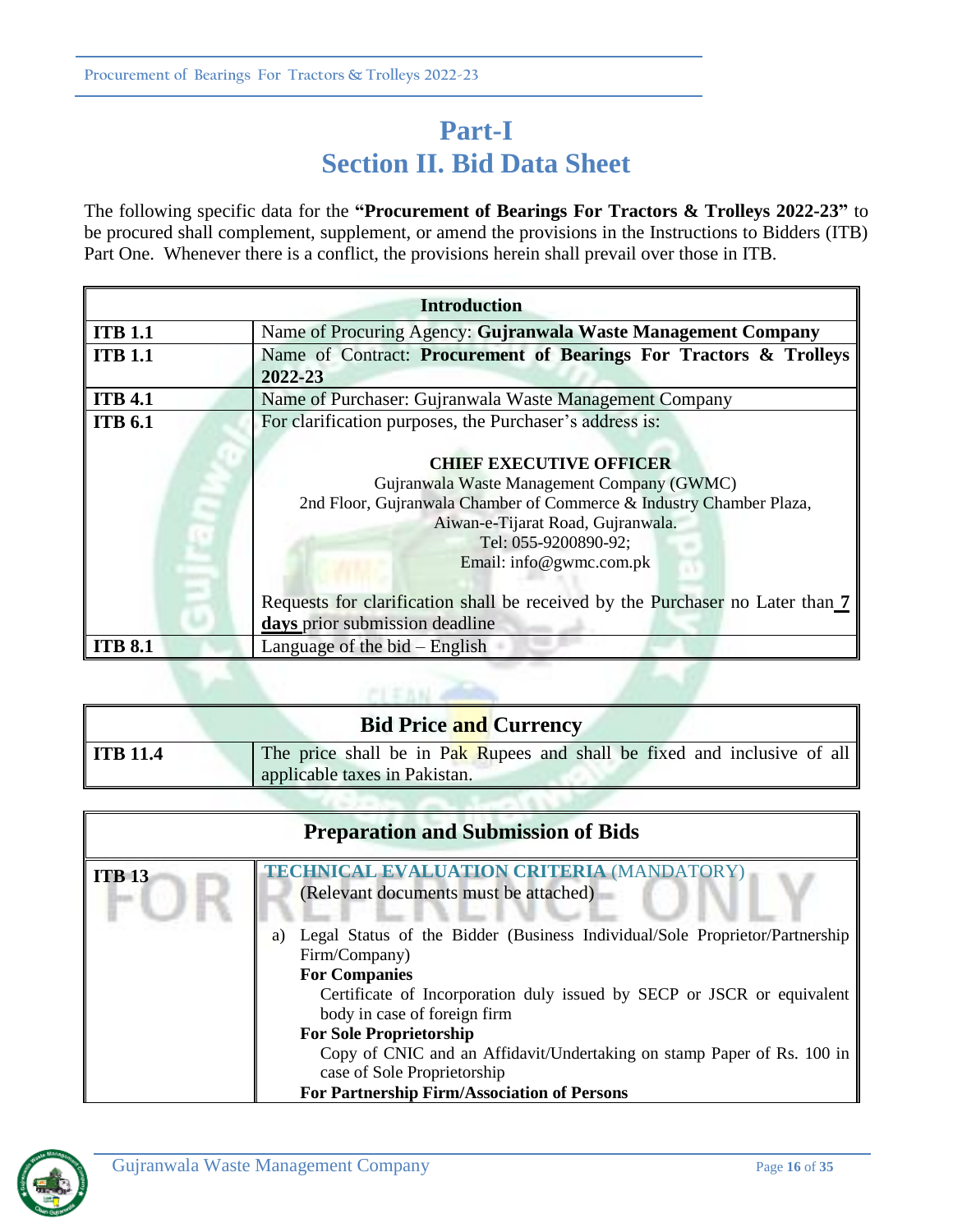|                       | Partnership deed and Form C or Form D (as applicable) duly issued by<br>registrar of Firms<br><b>NTN</b> Certificate<br>b)                                                                                                                                                                                                                                                                                       |
|-----------------------|------------------------------------------------------------------------------------------------------------------------------------------------------------------------------------------------------------------------------------------------------------------------------------------------------------------------------------------------------------------------------------------------------------------|
|                       | c) STRN/PNTN Certificate                                                                                                                                                                                                                                                                                                                                                                                         |
|                       | d) Affidavit/ Undertaking for Correctness of Information, Declaration of non-<br>involvement in litigation / black listing and Compliance to the specifications,<br>conditions and availability of required items on the defined time lines as<br>mentioned in Terms of Reference of this bidding Document (to be provided on<br>non-judicial stamp paper of Rs. 100). Template attached in Bidding<br>Document. |
|                       | e) Statement of the bidder's bank account in the name of business (or/and business<br>individual- in case of sole proprietorship) duly issued and certified by the bank<br>for a period from Jan 01, 2021 till December 31, 2021.                                                                                                                                                                                |
|                       | Proof of experience of related items or as General Order Supplier (Minimum 4<br>$f$ )<br>proof of Experiences must be attached)                                                                                                                                                                                                                                                                                  |
|                       |                                                                                                                                                                                                                                                                                                                                                                                                                  |
|                       | <b>AWARD OF CONTRACT:</b> All bids will be evaluated on basis of above given<br>evaluation criteria and the bidders who do not fulfill above mentioned evaluation<br>criteria will be considered as technically non-responsive bidders and will not be<br>taken into consideration for Financial Evaluation. However technically qualified                                                                       |
|                       | bidders (Responsive to Evaluation Criteria) will be considered as responsive bidder,<br>The technically responsive and qualified bidders will be invited for Financial Bid<br>Opening and the bidder with lowest rates per Item will be awarded the contract<br>(subject to fulfillment of all required conditions of bidding document & PPRA Rules,                                                             |
|                       | $2014$ ).                                                                                                                                                                                                                                                                                                                                                                                                        |
| <b>ITB 15.1</b>       | <b>Amount of Bid Security: Rs. 64,730/-</b>                                                                                                                                                                                                                                                                                                                                                                      |
|                       | Bid Security shall be in the prescribed format i.e., Bank Guarantee/Demand<br>Draft/CDR having its validity ninety days beyond the validity of Bid                                                                                                                                                                                                                                                               |
| <b>ITB 16.1</b>       | Bid Validity Period: 120 days after the date of opening of bid.                                                                                                                                                                                                                                                                                                                                                  |
|                       | No change in price will be made during contract period either rate variation                                                                                                                                                                                                                                                                                                                                     |
|                       | in PKR VS US\$ or any other case                                                                                                                                                                                                                                                                                                                                                                                 |
| <b>ITB 16.4</b>       | Duration of Assignment: 01 July 2022 to 30th June, 2023 (Framework                                                                                                                                                                                                                                                                                                                                               |
| <b>ITB 17.1</b>       | Contract)<br><b>Number of Bids (01) One Original</b>                                                                                                                                                                                                                                                                                                                                                             |
| <b>ITB</b> 18.2 $(a)$ | <b>Address for Bid Submission:</b>                                                                                                                                                                                                                                                                                                                                                                               |
|                       |                                                                                                                                                                                                                                                                                                                                                                                                                  |
|                       | <b>CHIEF EXECUTIVE OFFICER</b><br>Gujranwala Waste Management Company (GWMC)                                                                                                                                                                                                                                                                                                                                     |
|                       | 2nd Floor, Gujranwala Chamber of Commerce & Industry Chamber Plaza,                                                                                                                                                                                                                                                                                                                                              |
|                       | Aiwan-e-Tijarat Road, Gujranwala.                                                                                                                                                                                                                                                                                                                                                                                |
|                       | Tel: 055-9200890-92;                                                                                                                                                                                                                                                                                                                                                                                             |
|                       | Email: info@gwmc.com.pk                                                                                                                                                                                                                                                                                                                                                                                          |
| <b>ITB</b> 18.2 (b)   | <b>ITB Title and Number:</b> Procurement of Bearings For Tractors & Trolleys<br>2022-23                                                                                                                                                                                                                                                                                                                          |

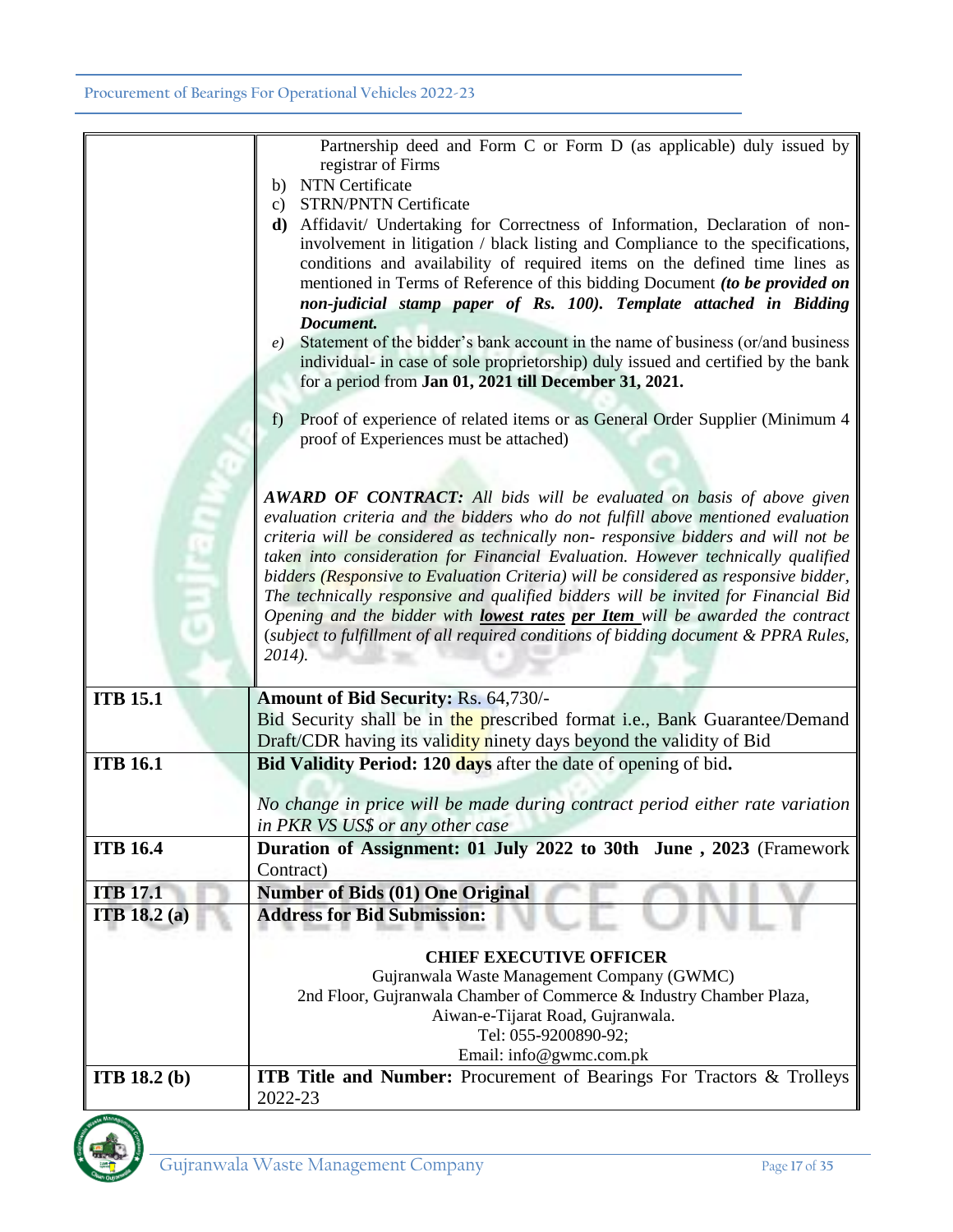**Procurement of Bearings For Operational Vehicles 2022-23**

| ITB 19.1             | Deadline for Bid Submission: 12:00 PM, 22 <sup>nd</sup> -April-2022           |
|----------------------|-------------------------------------------------------------------------------|
| $\parallel$ ITB 22.1 | Time, Date, and Place for Bid Opening: 12:30 PM, 22 <sup>nd</sup> -April-2022 |

|                 | <b>Bid Evaluation</b>                                                      |
|-----------------|----------------------------------------------------------------------------|
| <b>ITB 25.3</b> | Criteria for Financial Bid Evaluation: Lowest Cost Per Item offered by the |
|                 | qualified responsive bidder.                                               |

|                 | <b>Contract Award</b>                                                      |
|-----------------|----------------------------------------------------------------------------|
| <b>ITB 28.1</b> | Percentage for quantity increase or decrease: 15 % of total contract value |



# **FOR REFERENCE ONLY**



 $\overline{r}$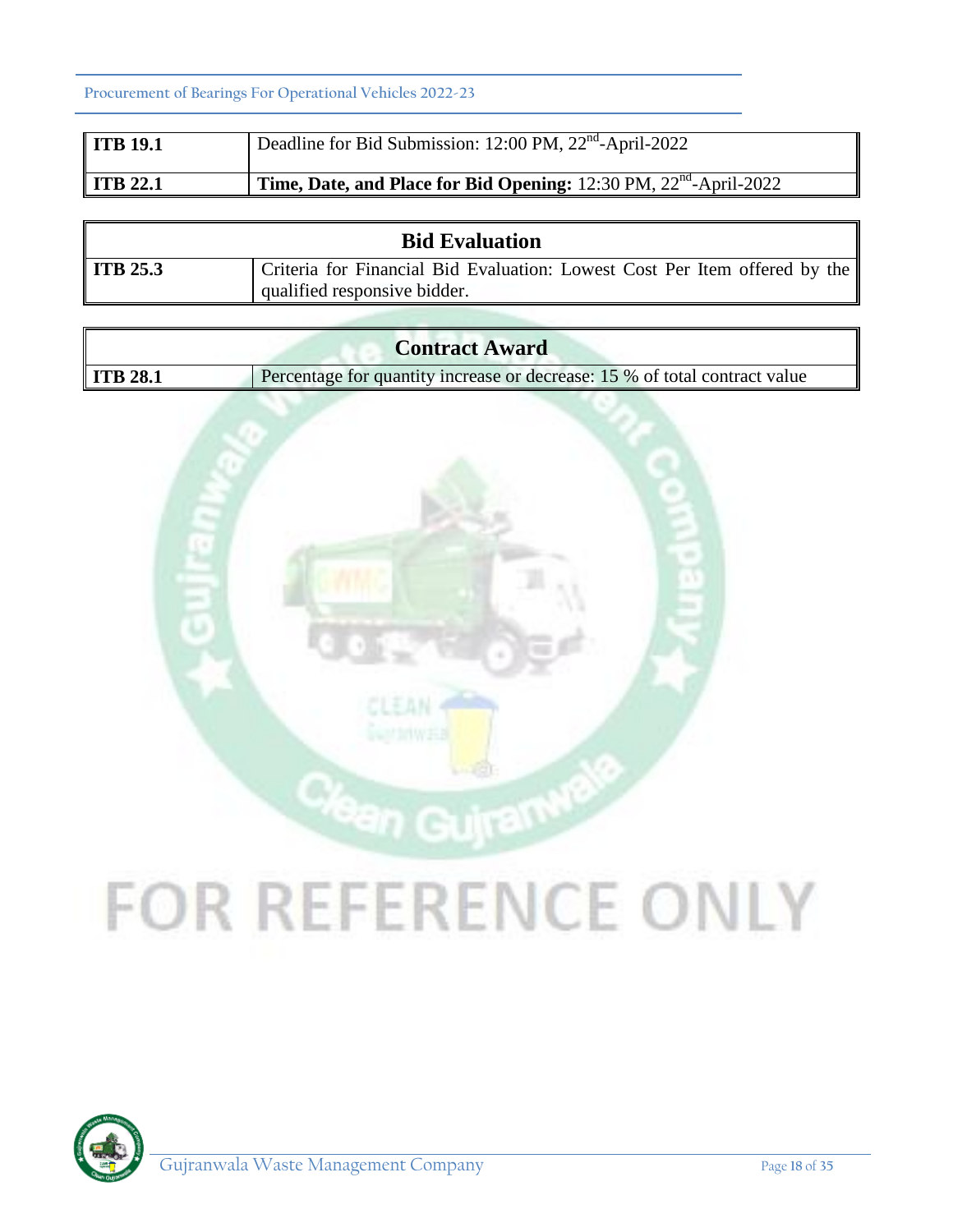# **Part-I**

# **Section III. Technical Specifications**

|              | <b>Yearly Demand For Bearing For Tractors &amp; Trolleys 2022-23</b> |                       |            |          |  |  |  |  |  |
|--------------|----------------------------------------------------------------------|-----------------------|------------|----------|--|--|--|--|--|
| Sr. No       | <b>Item Description</b>                                              | <b>Specifications</b> | <b>UOM</b> | Quantity |  |  |  |  |  |
| $\mathbf{I}$ | <b>Trolley Bearing</b>                                               | 7512                  | Pcs        | 150      |  |  |  |  |  |
| 2            | <b>Trolley Bearing</b>                                               | 7513                  | Pcs        | 120      |  |  |  |  |  |
| 3            | <b>Trolley Bearing</b>                                               | 7514                  | Pcs        | 50       |  |  |  |  |  |
| 4            | <b>Trolley Bearing</b>                                               | 7515                  | Pcs        | 150      |  |  |  |  |  |
| 5            | <b>Trolley Bearing</b>                                               | 7516                  | Pcs        | 120      |  |  |  |  |  |
| 6            | <b>Trolley Bearing</b>                                               | 7518                  | Pcs        | 100      |  |  |  |  |  |
| 7            | <b>Trolley Bearing</b>                                               | 575                   | Pcs        | 80       |  |  |  |  |  |
| 8            | Tractor Front Wheel Bearing (MF-240)                                 | 11949/10              | Pcs        | 200      |  |  |  |  |  |
| 9            | <b>Tractor Front Wheel Bearing (MF-240)</b>                          | 48548/10              | Pcs        | 200      |  |  |  |  |  |
| 10           | Tractor Front Wheel Bearing (MF-375)                                 | 67048/10              | Pcs        | 300      |  |  |  |  |  |
| 11           | Tractor Front Wheel Bearing (MF-375)                                 | 25590/20              | Pcs        | 300      |  |  |  |  |  |

#### **Note:**

### **1. The bidder shall quote brand of quoted bearings in technical bid.**

- 2. The contractor should deliver the required quantity of items/Bearings **within timelines mentioned in delivery schedule** of Purchase Order.
- 3. Contractor is required to provide item at **GWMC Workshop** (Sheikupura Road near Mini Stadium Gujranwala)
- 4. All costs involved in supply of Items/Bearings at the GWMC Workshop (Sheikupura Road near Mini Stadium Gujranwala) shall be borne by the contractor.
- 5. The delivery shall **ONLY** be made by the Contractor on the receipt of Purchase Order (mentioning required quantity) from the GWMC (Purchaser).
- 6. The delivery shall be made by the Contractor **As and When Required** under Framework arrangement the receipt of Purchase Order from the GWMC (Purchaser).
- 7. Contractor is required to send original invoice bearing the reference no. of Purchase Order with a copy of Certified Delivery Challan.
- 8. Inspection will be carried out at the time of Goods Supply by the client and the contractor/ supplier must ensure the compliance with required specifications.

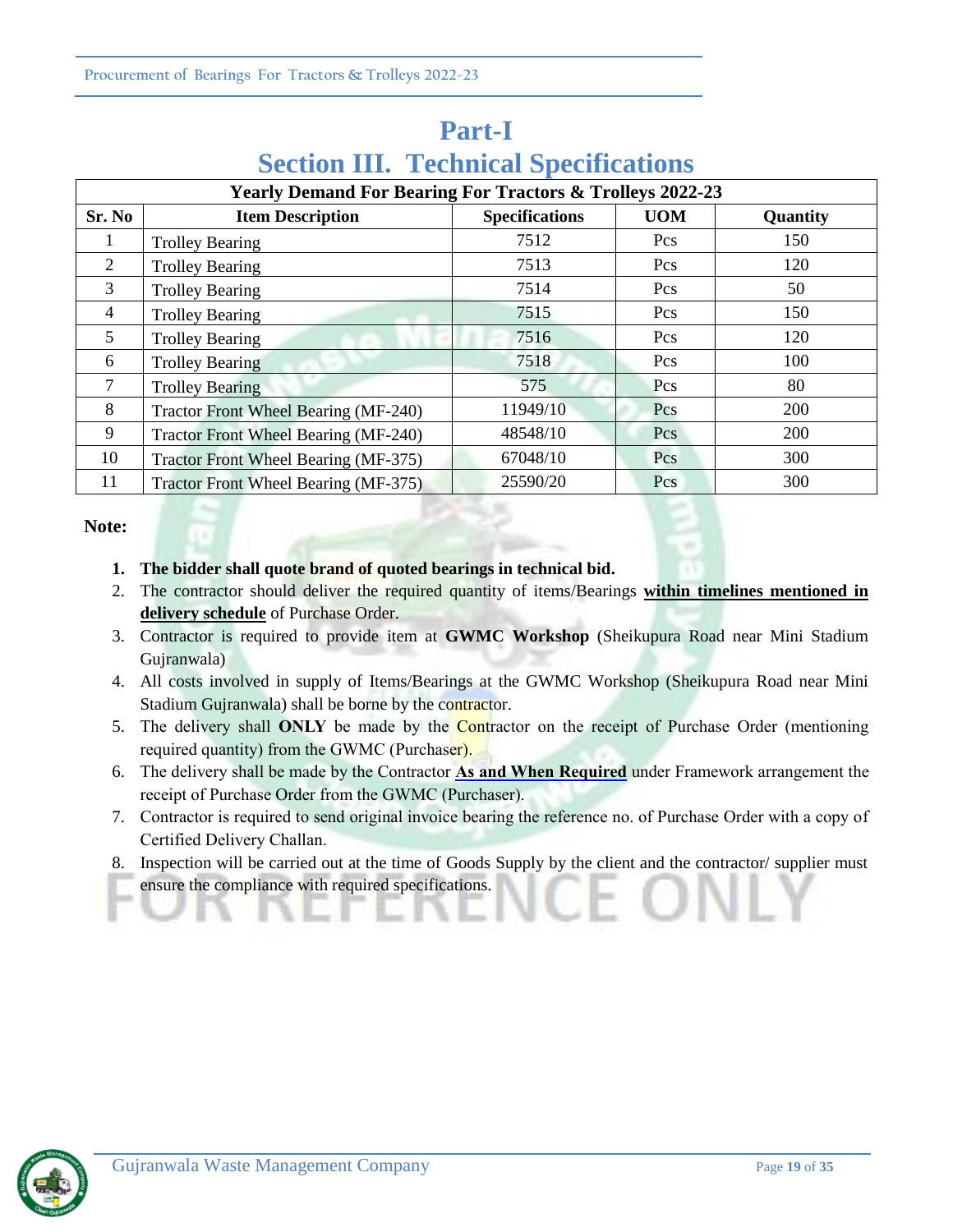# **Section IV. Bidding Forms 1. Bid Submission Form**

Date: No:

To [Client Address]

Having examined **the bidding documents** including Addenda Nos. *[insert numbers],* the receipt of which is hereby duly acknowledged, we, the undersigned, offer for, **Procurement of Bearings For Tractor & Trolleys 2022-23** in conformity with the said bidding documents.

We undertake, if our Bid is accepted, to deliver the goods in accordance with the delivery schedule specified in the Schedule of Requirements.

If our Bid is accepted, we will obtain the **guarantee of a bank in a sum equivalent to 05% percent of the Contract Price** for the due performance of the Contract, in the form prescribed by the Purchaser.

**We agree to abide by this Bid for a period of 120 days from the date fixed for Bid opening** under Clause 16 of the Instructions to Bidders, and it shall remain binding upon us and may be accepted at any time before the expiration of that period.

Until a formal Contract is prepared and executed, this Bid, together with your written acceptance thereof and your notification of award, shall constitute a binding Contract between us.

Commissions or gratuities, if any, paid or to be paid by us to agents relating to this Bid, and to contract execution if we are awarded the contract, are listed below:

| Name and address of agent                                                             | <b>Amount and Currency</b> | Purpose<br>gratuity                     | of Commission | or |
|---------------------------------------------------------------------------------------|----------------------------|-----------------------------------------|---------------|----|
|                                                                                       |                            |                                         |               |    |
| (if none, state "none")                                                               |                            |                                         |               |    |
| We understand that you are not bound to accept the lowest or any bid you may receive. |                            |                                         |               |    |
| Dated this                                                                            | day of                     | 20                                      |               |    |
| [signature]<br>Duly authorized to sign Bid for and on behalf of                       |                            | $\int$ <i>in the capacity of</i> $\int$ |               |    |

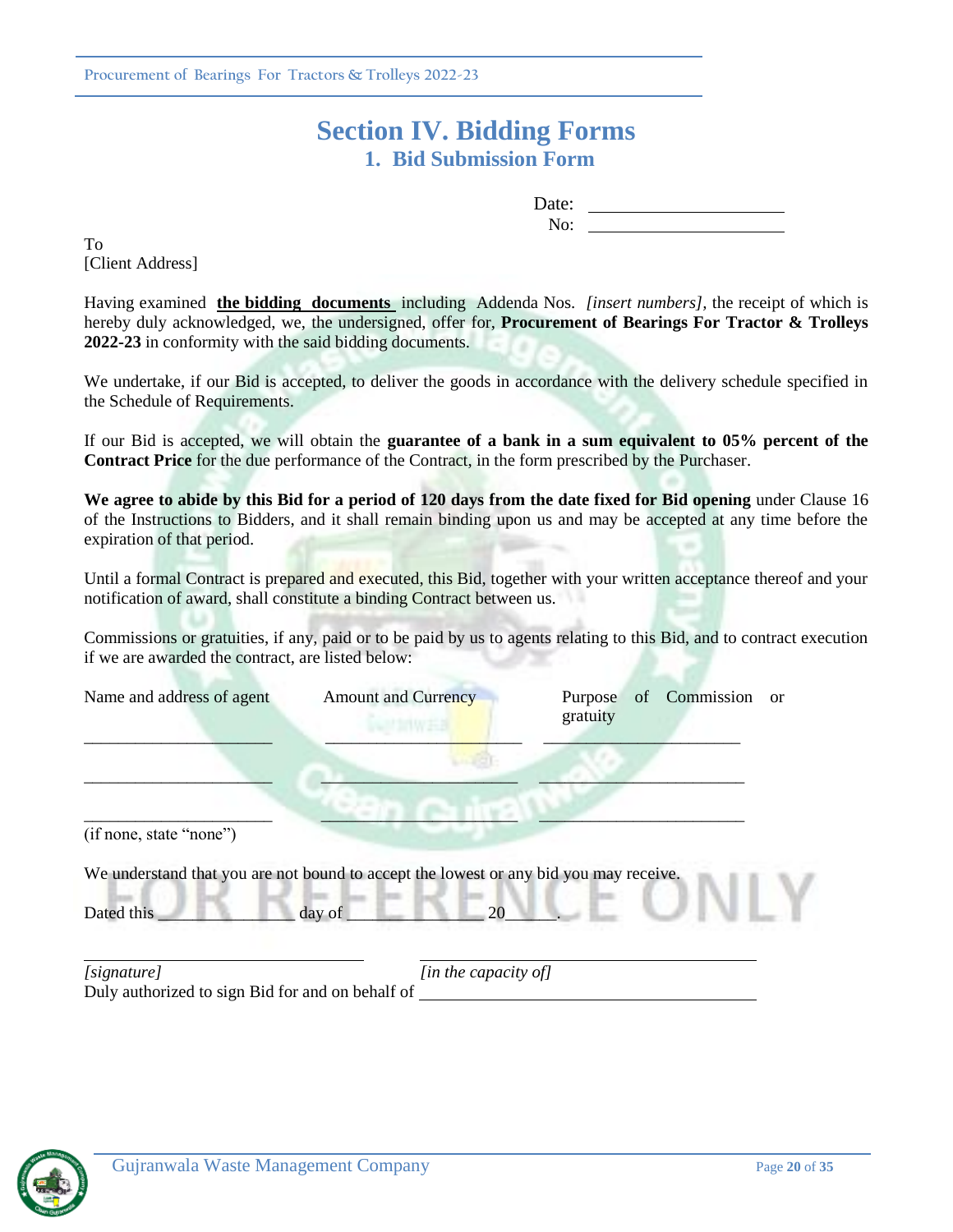|                |                                      | <b>Yearly Demand For Bearing For Tractors &amp; Trolleys 2022-23</b> |             |                 |               |                                                           |                    |  |  |  |
|----------------|--------------------------------------|----------------------------------------------------------------------|-------------|-----------------|---------------|-----------------------------------------------------------|--------------------|--|--|--|
|                |                                      |                                                                      |             |                 |               | <b>In PKR Inclusive of All</b><br><b>Applicable Taxes</b> |                    |  |  |  |
| Sr. No         | <b>Item Description</b>              | <b>Specifications</b>                                                | <b>UoM</b>  | <b>Quantity</b> | <b>Brand</b>  | <b>Unit Price</b>                                         | <b>Total Price</b> |  |  |  |
| $\mathbf{A}$   | B                                    | $\mathcal{C}$                                                        | $\mathbf D$ | E               | $\mathbf{F}$  | G                                                         | $H = G \times E$   |  |  |  |
| 1              | <b>Trolley Bearing</b>               | 7512                                                                 | Pcs         | 150             |               |                                                           |                    |  |  |  |
| $\overline{2}$ | <b>Trolley Bearing</b>               | 7513                                                                 | Pcs         | 120             |               |                                                           |                    |  |  |  |
| 3              | <b>Trolley Bearing</b>               | 7514                                                                 | Pcs         | 50              |               |                                                           |                    |  |  |  |
| $\overline{4}$ | <b>Trolley Bearing</b>               | 7515                                                                 | Pcs         | 150             | $\rightarrow$ |                                                           |                    |  |  |  |
| 5              | <b>Trolley Bearing</b>               | 7516                                                                 | Pcs         | 120             |               |                                                           |                    |  |  |  |
| 6              | <b>Trolley Bearing</b>               | 7518                                                                 | Pcs         | 100             |               |                                                           |                    |  |  |  |
| $\overline{7}$ | <b>Trolley Bearing</b>               | 575                                                                  | Pcs         | 80              |               |                                                           |                    |  |  |  |
| 8              | Tractor Front Wheel Bearing (MF-240) | 11949/10                                                             | Pcs         | 200             |               |                                                           |                    |  |  |  |
| 9              | Tractor Front Wheel Bearing (MF-240) | 48548/10                                                             | Pcs         | 200             |               |                                                           |                    |  |  |  |
| 10             | Tractor Front Wheel Bearing (MF-375) | 67048/10                                                             | Pcs         | 300             |               |                                                           |                    |  |  |  |
| 11             | Tractor Front Wheel Bearing (MF-375) | 25590/20                                                             | Pcs         | 300             |               |                                                           |                    |  |  |  |

# **2. Price Schedules**

#### **Note:**

- 1. The Bidder may quote its prices/rates for all of above Items to the lowest evaluated bidder.
- 2. Evaluation shall be done **by comparison of total price** and contract will be awarded accordingly.
- 3. In case of discrepancy between unit price and total, the unit price shall prevail.
- 4. The prices should be quoted in the local currency i.e. Pak Rupees (PKR), and should be inclusive of all supply and transportation charges and admissible taxes as per government policy.

Third:

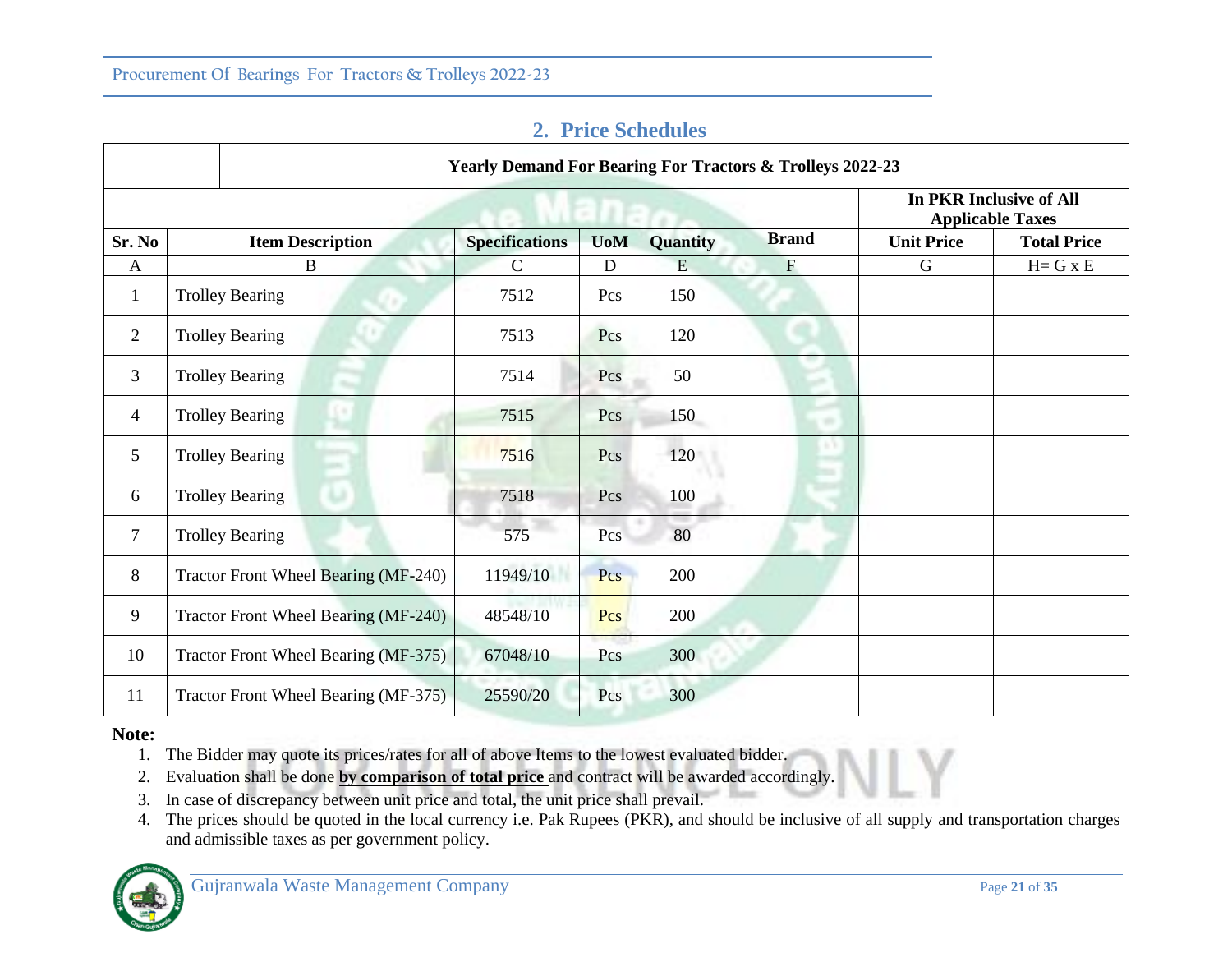- 5. Prices quoted by the bidder shall remain fixed and valid until completion of the Contract Performance and will not be subject to variation on account of escalation.
- 6. Inspection will be carried out at the time of Goods Supply by the client and the contractor/ supplier must ensure the compliance with required specifications



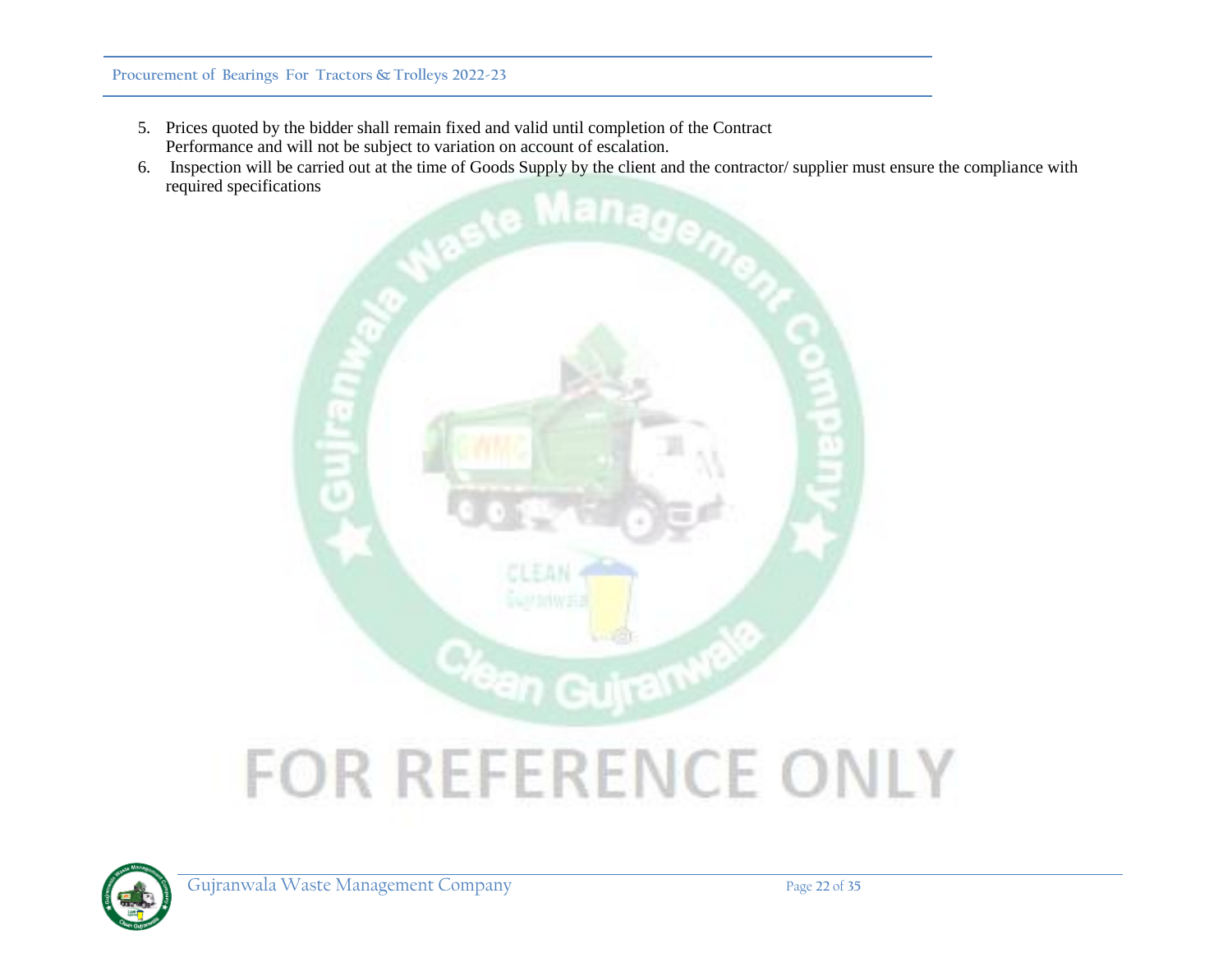ANNEX-A

# **BID SECURITY FORM**

|          | The Total Bid Security amounting to Rs. _______________(Rupees ___________________ only) in shape of |                |
|----------|------------------------------------------------------------------------------------------------------|----------------|
|          | "Call Deposit Receipt" of the Bank (Name)                                                            | is attached in |
|          | accordance with Clause 15 of the Instructions to Bidders. The enclosed CDR number is                 |                |
|          | The name of banking official issuing CDR_________. His/Her contact number _________& Official        |                |
| Email id |                                                                                                      |                |
|          |                                                                                                      |                |

**Signature of Bidder \_\_\_\_\_\_\_\_\_\_\_\_\_\_\_\_\_\_\_\_\_\_\_**

# **FOR REFERENCE ONLY**

**in Gujram<sup>w</sup>** 

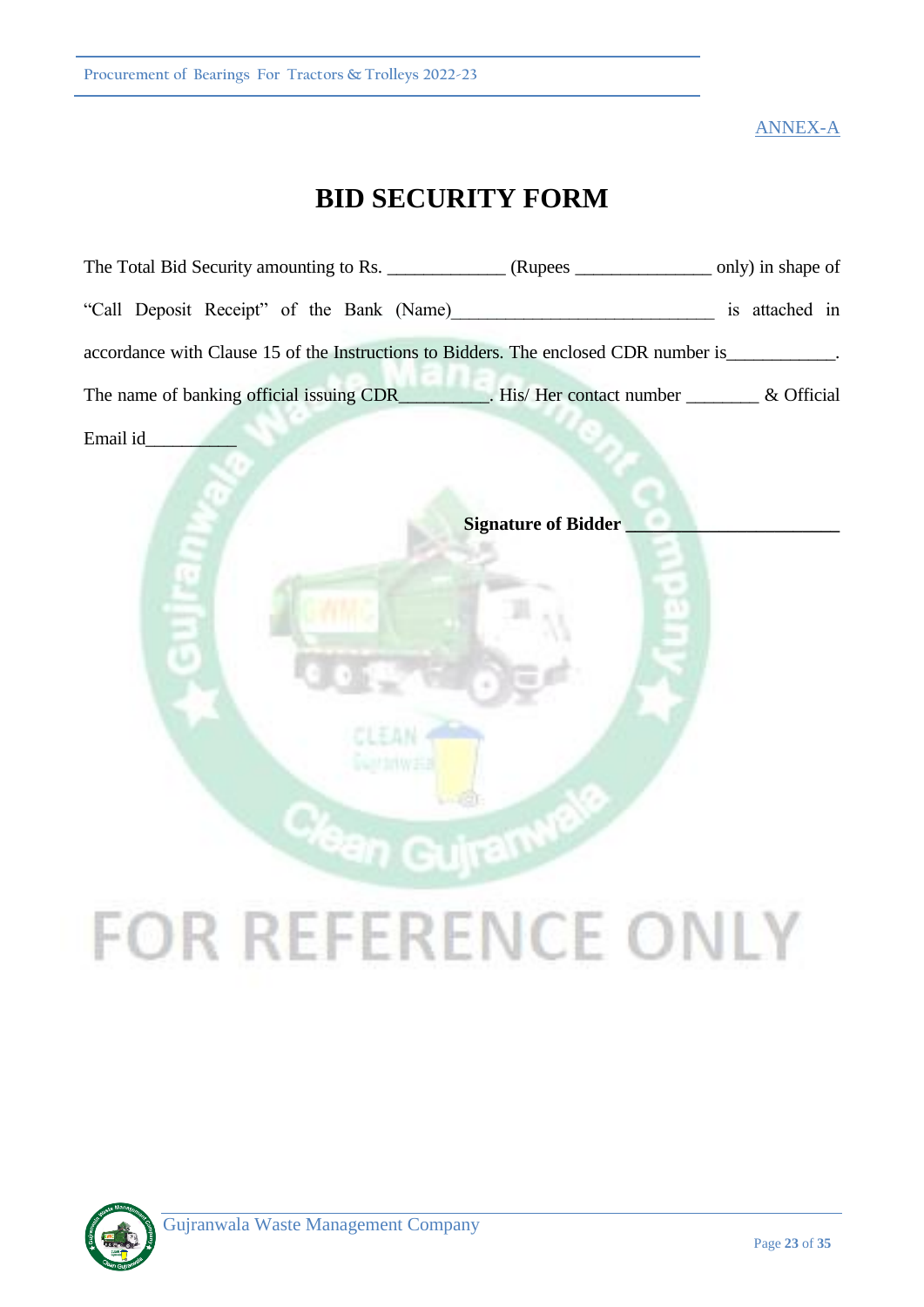ANNEX-C

# **AFFIDAVIT FOR CORRECTNESS OF INFORMATION**

**AND** 

# **DECLARATION FOR NON-INVOLVEMENT IN ANY LITIGATION/BLACKLISTING**

*(To be printed on PKR 100 Stamp Paper)*

**Name of Firm:**

I/we, the undersigned, do hereby certify that all the statements made in the Forms and in the supporting documents are true, correct and valid to the best of my knowledge and belief and may be verified by employer if the Purchaser, at any time, deems it necessary.

I/we hereby further declare that we are not involved in any litigation / arbitration / black listing by any of Provincial or Federal Government Department, Agency, Organization or autonomous body or Private Sector Organization anywhere in Pakistan.

This is to further certify that we shall comply to the specifications, conditions and ensure availability of required items on the defined time lines as mentioned in Terms of Reference/Technical Specifications of this bidding Document

The undersigned hereby authorize and request the bank, person, firm or corporation to furnish any additional information requested by **Gujranwala Waste Management Company (GWMC)** deemed necessary to verify this statement regarding my (our) competence and general reputation.

The undersigned understands and agrees that further qualifying information may be requested and agrees to furnish any such information at the request of GWMC.

GWMC, undertakes to treat all information provided as confidential.

*Signed by an authorized Officer of the firm*

Title of Officer:

Name of Firm: Date:



CE ONLY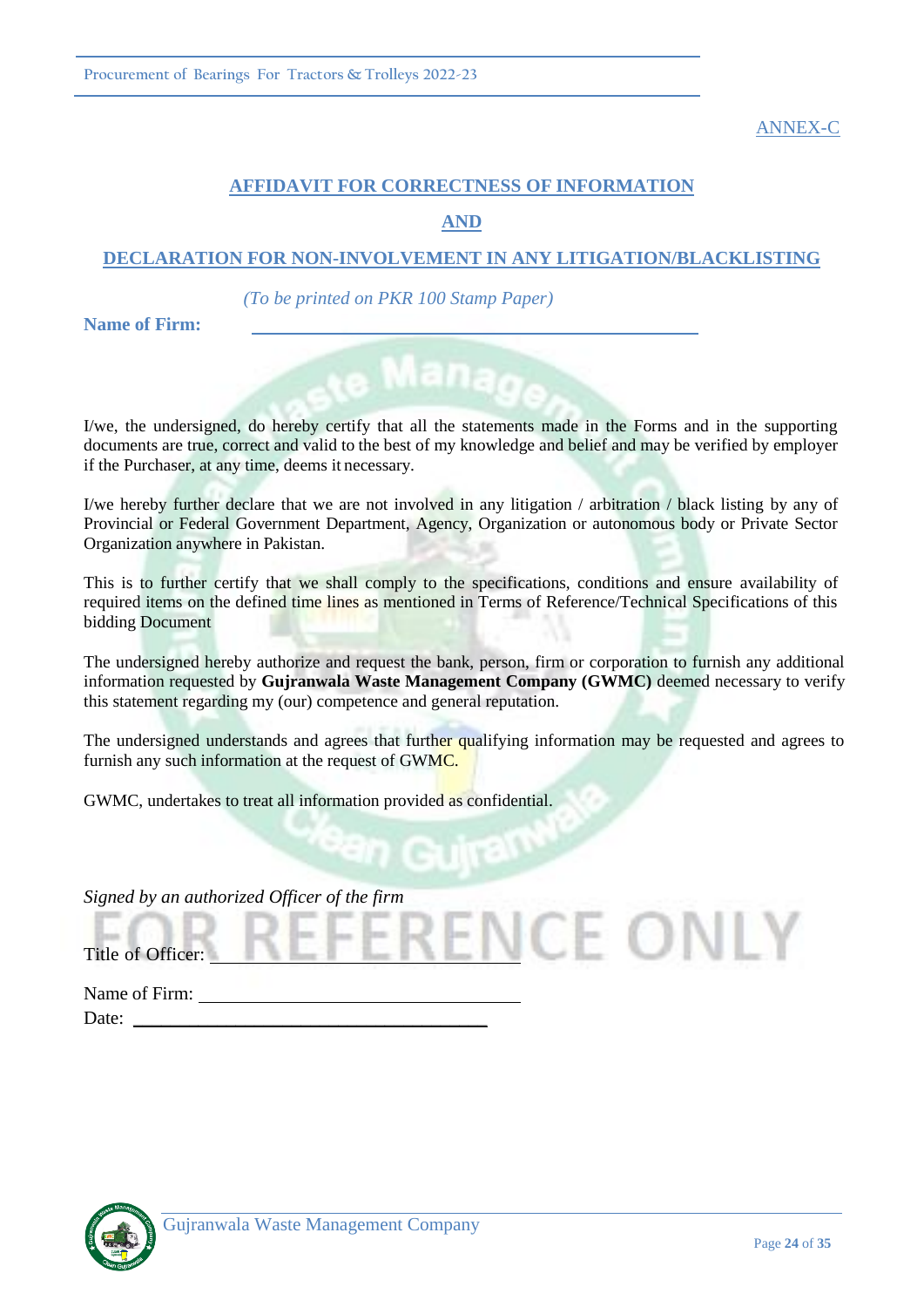ANNEX-D

# **AFFIDAVIT FOR "SOLE PROPRIETORSHIP"** *(To be printed on PKR 100 Stamp Paper)*

|           | This is to certify that M/s bearing NTN# |         |
|-----------|------------------------------------------|---------|
| GST/PNTN# | registered by (FBR/CBR etc.)             |         |
| dated:    | is owned and controlled by               |         |
| Mr./Mrs   | S/D/O                                    | bearing |
| CNIC#     | I am the sole proprietor of this firm.   |         |
|           |                                          |         |
|           |                                          |         |
|           |                                          |         |
|           | Seal & Signature of Proprietor           |         |
|           |                                          |         |

# **FOR REFERENCE ONLY**

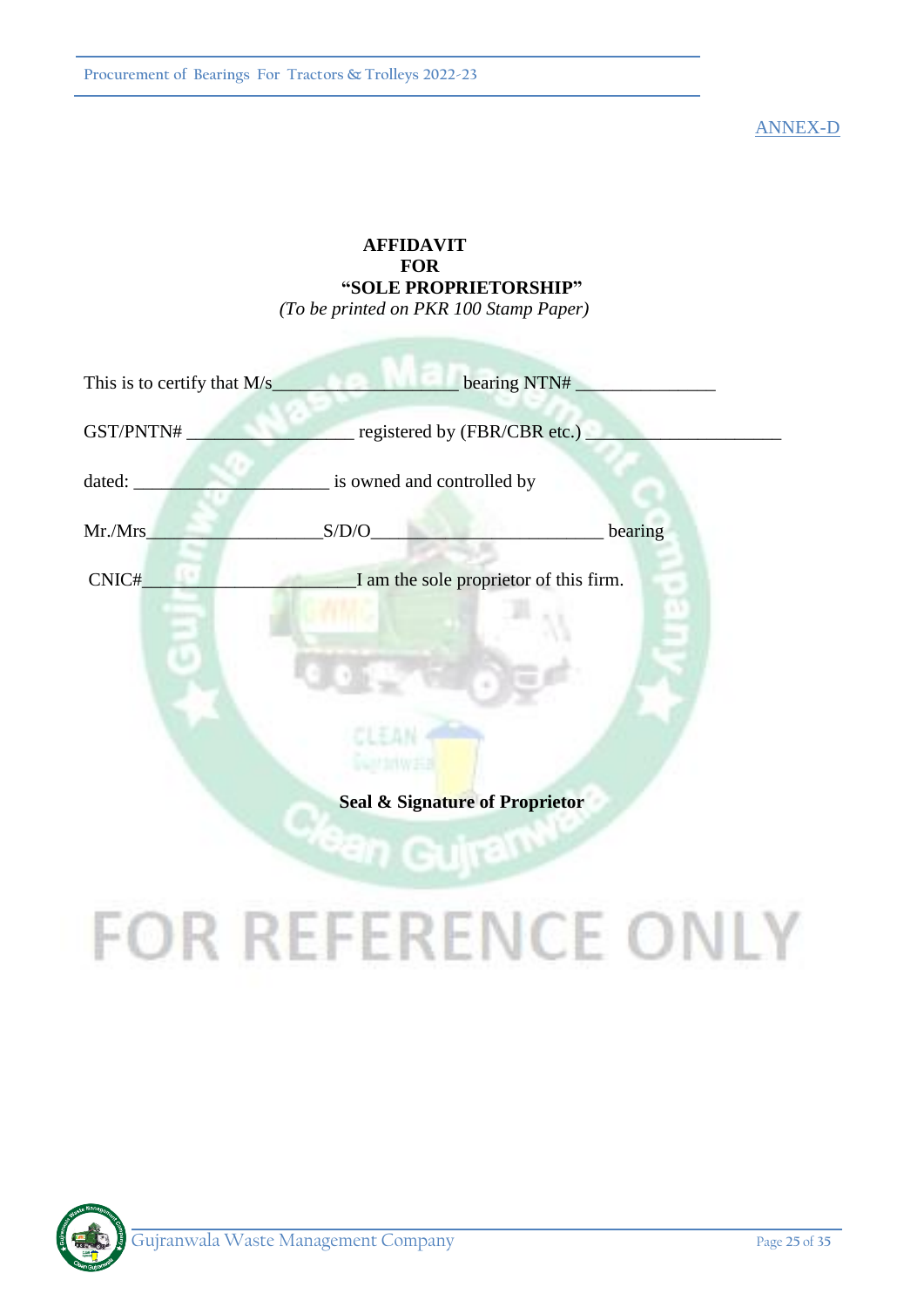# **Part-II Section I. Contract Forms (DRAFT) Frame Work Contract**

THIS AGREEMENT made the day of 20 between *[name of Purchaser]* (hereinafter called "the Purchaser") of the one part and *[name of Contractor]* of (hereinafter called "the Contractor") of the other part at Gujranwala:

WHEREAS the Purchaser invited bids for **"Procurement of Bearings for Tractors & Trolleys 2022-23"**, and has accepted a bid by the Contractor for the supply in the sum of *[contract price in words and figures]* (hereinafter called "the Contract Price").

# NOW THIS AGREEMENT WITNESSETH AS FOLLOWS:

1. In this Agreement words and expressions shall have the same meanings as are respectively assigned to them in the Conditions of Contract referred to.

2. The following documents shall be deemed to form and be read and construed as part of this Agreement, viz.:

- (a) Letter of Acceptance
- (b) the bidding documents issued by the Purchaser
- (c) the Bid submitted by the Bidder;
- (d) the General & Special Conditions of Contract;

3. In consideration of the payments to be made by the Purchaser to the Contractor as hereinafter mentioned, the Contractor hereby covenants with the Purchaser to supply the required items/Bearings there in conformity in all respects with the provisions of the Contract

4. The Purchaser hereby covenants to pay the Contractor in consideration of the provision of the required goods and services and the remedying of defects therein, the Contract Price or such other sum as may become payable under the provisions of the contract at the times and in the manner prescribed by the contract.

IN WITNESS, whereof the parties hereto have caused this Agreement to be executed in accordance with their respective laws the day and year first above written.

Signed, sealed, delivered by the (for the Purchaser)

Signed, sealed, delivered by the (for the Contractor)

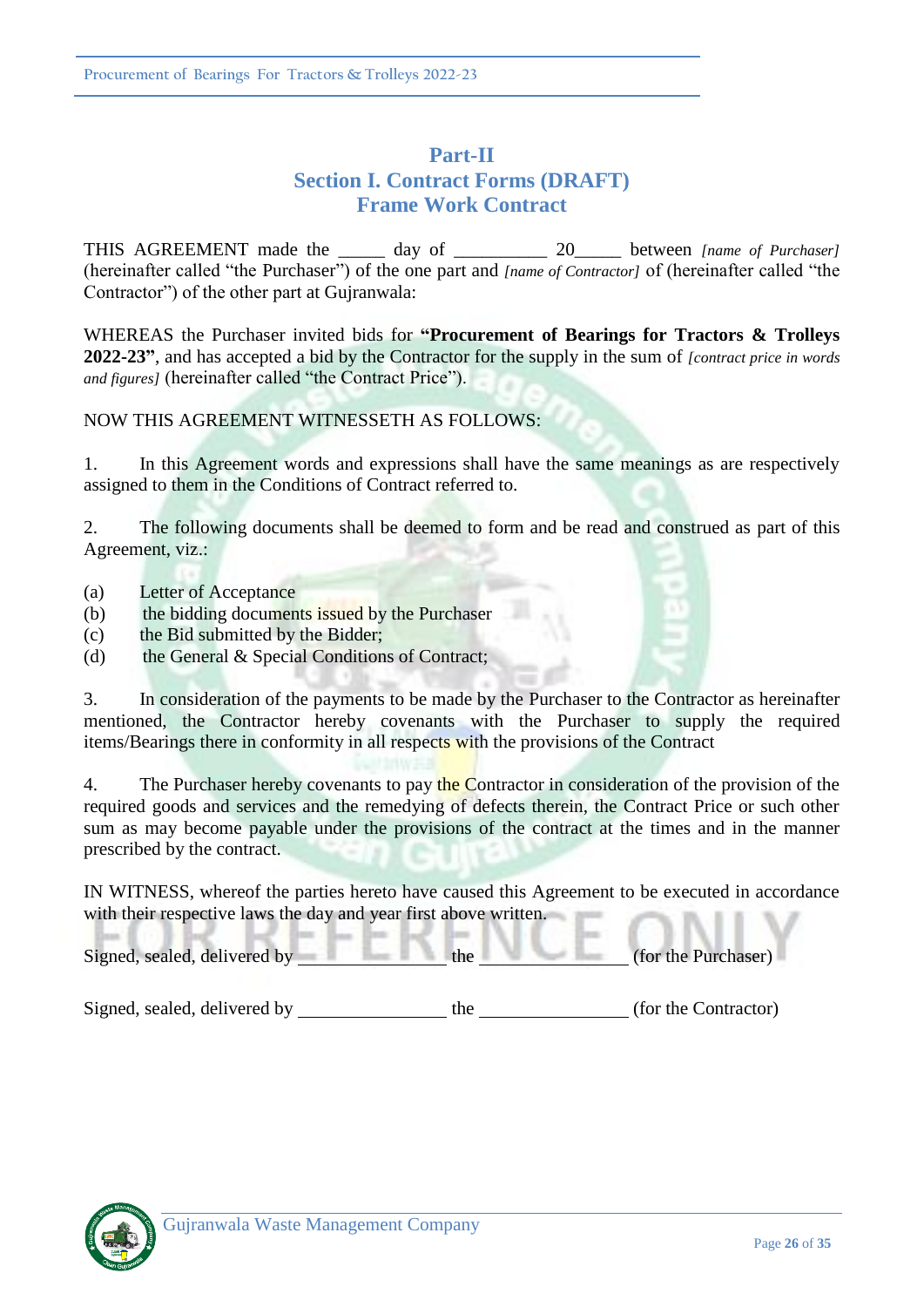# **Part-II Section II. General Conditions of Contract**

- 
- **1. Definitions** 1.1 In this Contract, the following terms shall be interpreted as indicated:
	- (a) "The Contract" means the agreement entered into between the Purchaser and the Contractor, as recorded in the Contract Form signed by the parties, including all attachments and appendices thereto and all documents incorporated by reference therein. The Contract is awarded under framework contract (Rule No-15 PPRA). Frame work contract will be for **One-Year Time Period till 30th June 2023, Effective from Date Of Signing Of Contract Agreement** and **'Framework Contract'** means a contract whereby the procurement is made for a certain volume or quantity of a particular good, a set of Goods, Goods or works over a specific period against an agreed sum or rate per item or lump sum".
	- (b) "The Contract Price" means the price payable to the Contractor under the Contract for the full and proper performance of its contractual obligations.
	- (c) "The Goods" means all of the items/Bearings which the Supplier is required to supply to the Purchaser under the Contract.
	- (d) "The Services" means those services ancillary to the supply of the Goods,
	- (e) "GCC" means the General Conditions of Contract contained in this section.
	- (f) "SCC" means the Special Conditions of Contract.
	- (g) "The Purchaser" means the organization purchasing the Goods, as named in SCC.
		- (h) "The Purchaser's country" is Islamic Republic of Pakistan.
		- (i) "The Contractor" means the individual or firm supplying the Goods and Services under this Contract.
		- (j) "The Project Site," where applicable, means the place or places named in SCC.
		- (k) "Day" means calendar day.

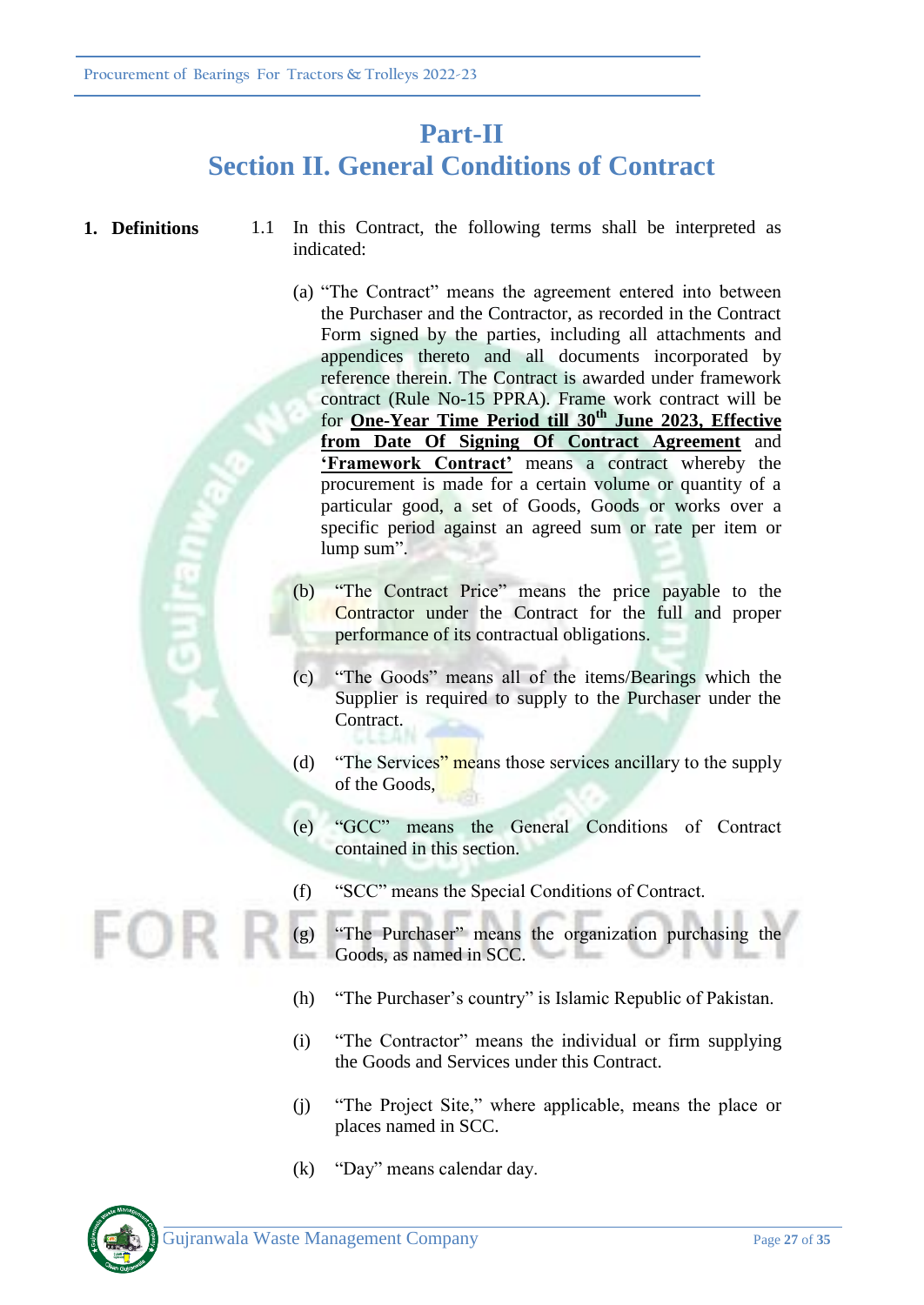- **2. Application** 2.1 These General Conditions shall apply to the extent that they are not superseded by provisions of other parts of the Contract.
- **3. Standards** 3.1 The Goods supplied under this Contract shall conform to the standards mentioned in the Technical Specifications. Such standards shall be the latest issued by the concerned institution.
	- 4.1 The Contractor shall not, without the Purchaser's prior written consent, disclose the Contract, or any provision thereof, or any specification, plan, drawing, pattern, sample, or information furnished by or on behalf of the Purchaser in connection therewith, to any person other than a person employed by the Contractor in the performance of the Contract. Disclosure to any such employed person shall be made in confidence and shall extend only so far as may be necessary for purposes of such performance.
		- 4.2 The Contractor shall not, without the Purchaser's prior written consent, make use of any document or information enumerated in GCC Clause 4.1 except for purposes of performing the Contract.
		- 4.3 Any document, other than the Contract itself, enumerated in GCC Clause 4.1 shall remain the property of the Purchaser and shall be returned (all copies) to the Purchaser on completion of the Contractor's performance under the Contract if so required by the Purchaser.
		- 4.4 The Contractor shall permit the Procuring Agency to inspect the Contractor's accounts and records relating to the performance of the Contractor and to have them audited by auditors appointed by the Procuring Agency, if so required by the Procuring Agency.

# **5. Performance Security**

**4. Use of** 

**and** 

**Contract Documents** 

**Information;** 

- 5.1 Within Ten (10) days of receipt of the notification of Contract award, the successful Bidder shall furnish to the Purchaser the performance security in the amount specified in SCC.
- 5.2 The proceeds of the performance security shall be payable to the Purchaser as compensation for any loss resulting from the Contractor's failure to complete its obligations under the Contract.
- 5.3 The performance security shall be denominated in the currency of the Contract acceptable to the Purchaser and shall be in one of the following forms:
	- (a) a CDR/Bank Draft/bank guarantee or an irrevocable letter of credit issued by a reputable bank located in Pakistan, in the form provided in the bidding documents or another

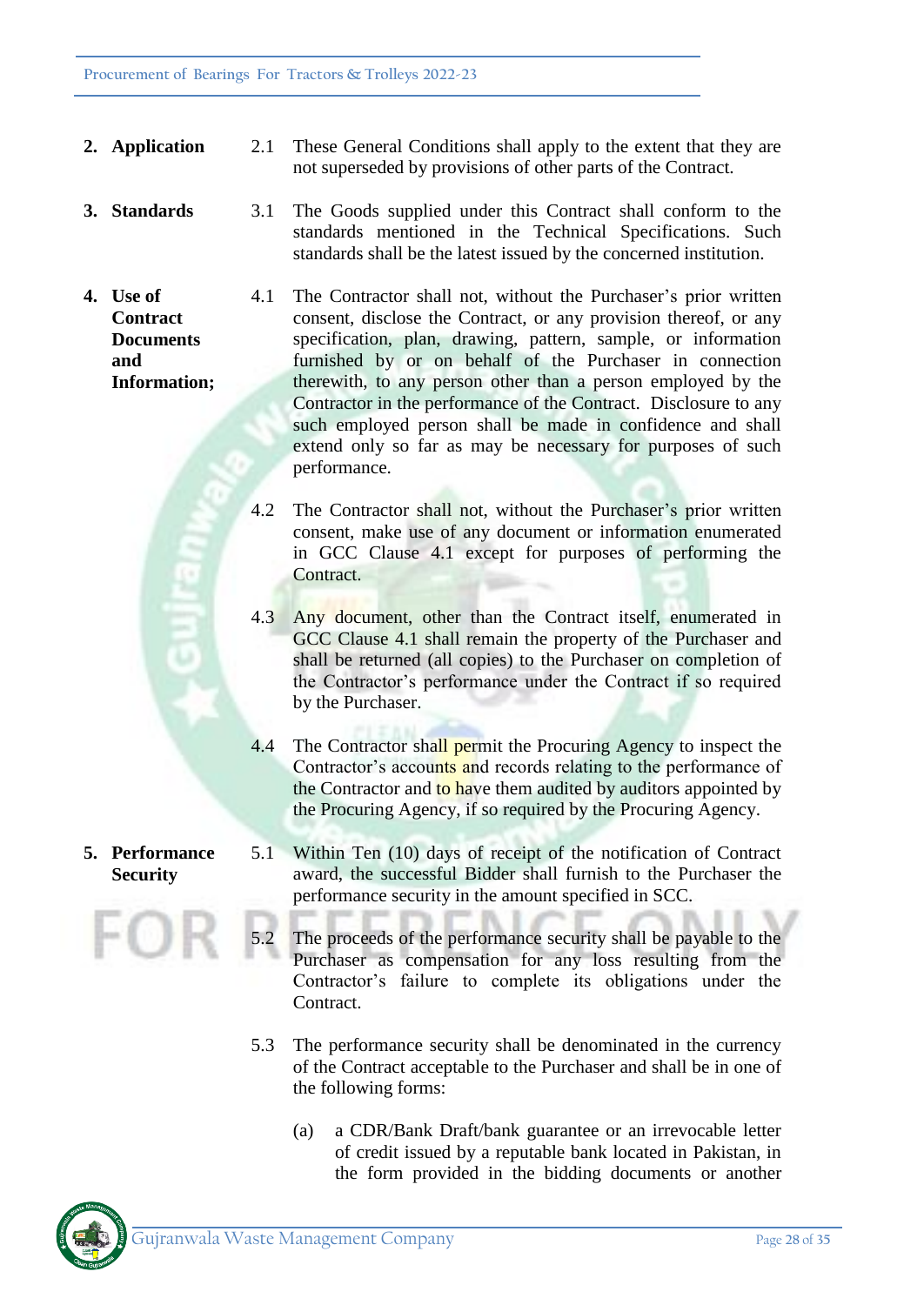form acceptable to the Purchaser;

- 5.4 The performance security will be discharged by the Purchaser and returned to the Contractor not later than thirty (30) days following the date of completion of the Contractor's performance obligations under the Contract, including any warranty obligations, unless specified otherwise in SCC.
- **6. Inspections** 6.1 The Purchaser or its representative shall have the right to inspect and/or to test the Goods to confirm their conformity to the Contract specifications at no extra cost to the Purchaser. SCC and the Technical Specifications shall specify what inspections and tests the Purchaser requires and where they are to be conducted. The Purchaser shall notify the Contractor in writing, in a timely manner, of the identity of any representatives retained for these purposes.
	- 6.2 The inspections and tests may be conducted on the premises of the Contractor or its subcontractor(s), at point of delivery, and/or at the Goods' final destination. If conducted on the premises of the Contractor or its subcontractor(s), all reasonable facilities and assistance, including access to drawings and production data, shall be furnished to the inspectors at no charge to the Purchaser.
	- 6.3 Should any inspected or tested Goods fail to conform to the Specifications, the Purchaser may reject the Goods, and the Contractor shall either replace the rejected Goods or make alterations necessary to meet specification requirements free of cost to the Purchaser.
	- 6.4 The Purchaser's right to inspect, test and, where necessary, reject the Goods after the Goods' arrival in Pakistan shall in no way be limited or waived by reason of the Goods having previously been inspected, tested, and passed by the Purchaser or its representative prior to the Goods' shipment from the country of origin.
	- 7.1 Delivery of the Goods shall be made by the Contractor in accordance with the terms specified in the Schedule of Requirements in the Purchase Order.
- **8. Payment** 8.1 The method and conditions of payment to be made to the Contractor under this Contract shall be specified in SCC.
	- 8.2 The Contractor's request(s) for payment shall be made to the Purchaser in writing, accompanied by an invoice describing, as appropriate, the Goods delivered and Services performed, and by documents submitted, and upon fulfillment of other obligations stipulated in the Contract.



7. **Delivery and Documents**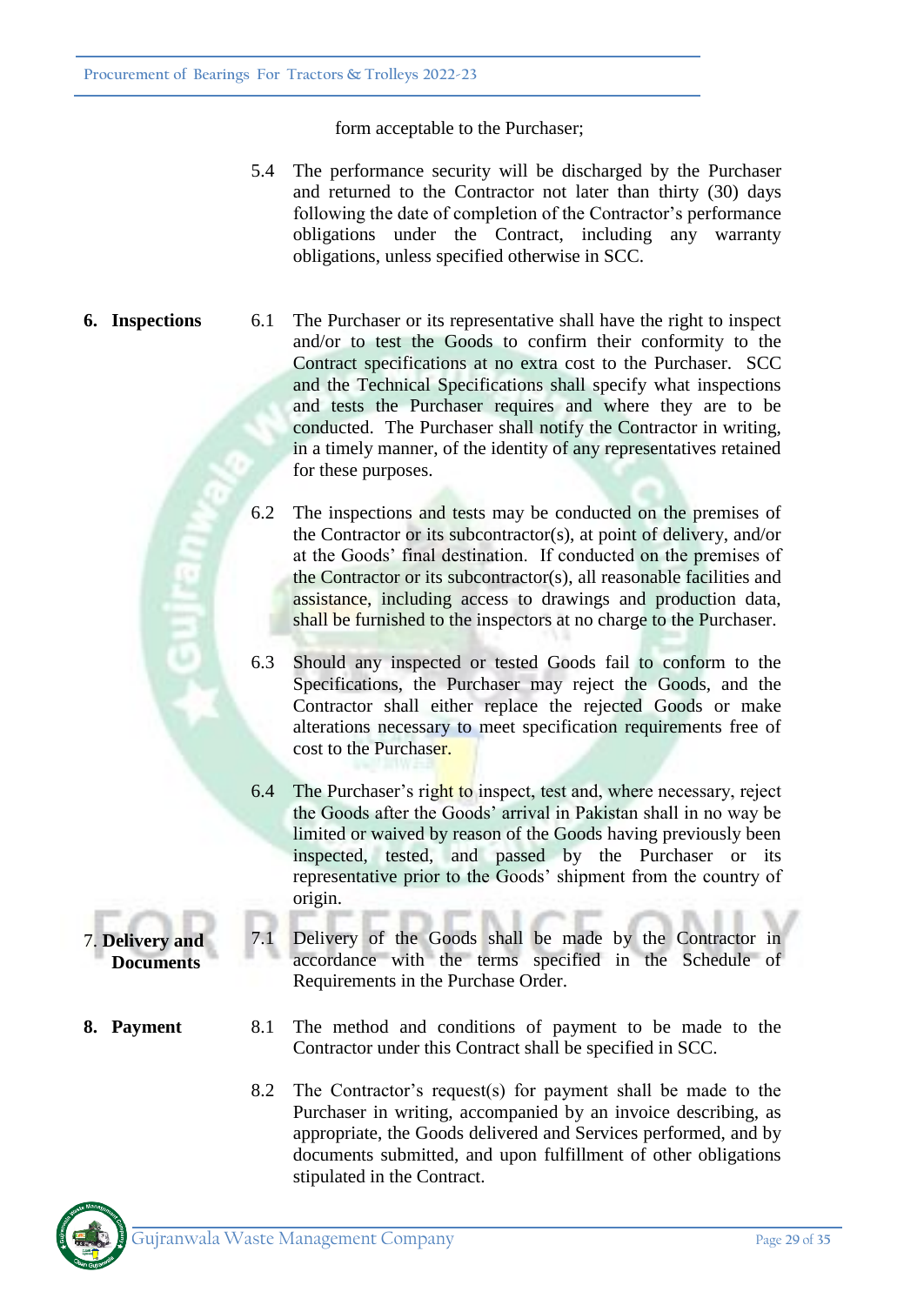- 8.3 Payments shall be made promptly by the Purchaser, but in no case later than thirty (30) days after submission of an invoice or claim by the Contractor.
- 8.4 The currency of payment is Pak. Rupees.
- **9. Prices** 9.1 Prices charged by the Contractor for goods and services performed under the Contract shall not vary from the prices quoted by the Contractor in its bid.
- **10. Contract Amendments** 10.1 No variation in or modification of the terms of the Contract shall be made except by written amendment signed by the parties.
- **11. Assignment** 11.1 The Contractor shall not assign, in whole or in part, its obligations to perform under this Contract, except with the Purchaser's prior written consent.
- **12. Subcontracts** 12.1 The Contractor shall notify the Purchaser in writing of all subcontracts awarded under this Contract if not already specified in the bid. Such notification, in the original bid or later, shall not relieve the Contractor from any liability or obligation under the Contract.
	- 12.2 Subcontracts must comply with the provisions of GCC Clause 3.
	- 13.1 Delivery of the Goods and performance of Services shall be made by the Contractor in accordance with the time schedule prescribed by the Purchaser in the Schedule of Requirements in Purchase Order.
		- 13.2 If at any time during performance of the Contract, the Contractor or its subcontractor(s) should encounter conditions impeding timely delivery of the Goods and performance of Services, the Contractor shall promptly notify the Purchaser in writing of the fact of the delay, its likely duration and its cause(s). As soon as practicable after receipt of the Contractor's notice, the Purchaser shall evaluate the situation and may at its discretion extend the Contractor's time for performance, with or without liquidated damages, in which case the extension shall be ratified by the parties by amendment of Contract.
		- 13.3 Except as provided under GCC Clause 16, a delay by the Contractor in the performance of its delivery obligations shall render the Contractor liable to the imposition of liquidated damages pursuant to GCC Clause 14, unless an extension of time is agreed upon pursuant to GCC Clause 13.2 without the application of liquidated damages.
- **14. Liquidated** 14.1 Subject to GCC Clause 16, if the Contractor fails to deliver any



**13. Delays in the Contractor's Performance**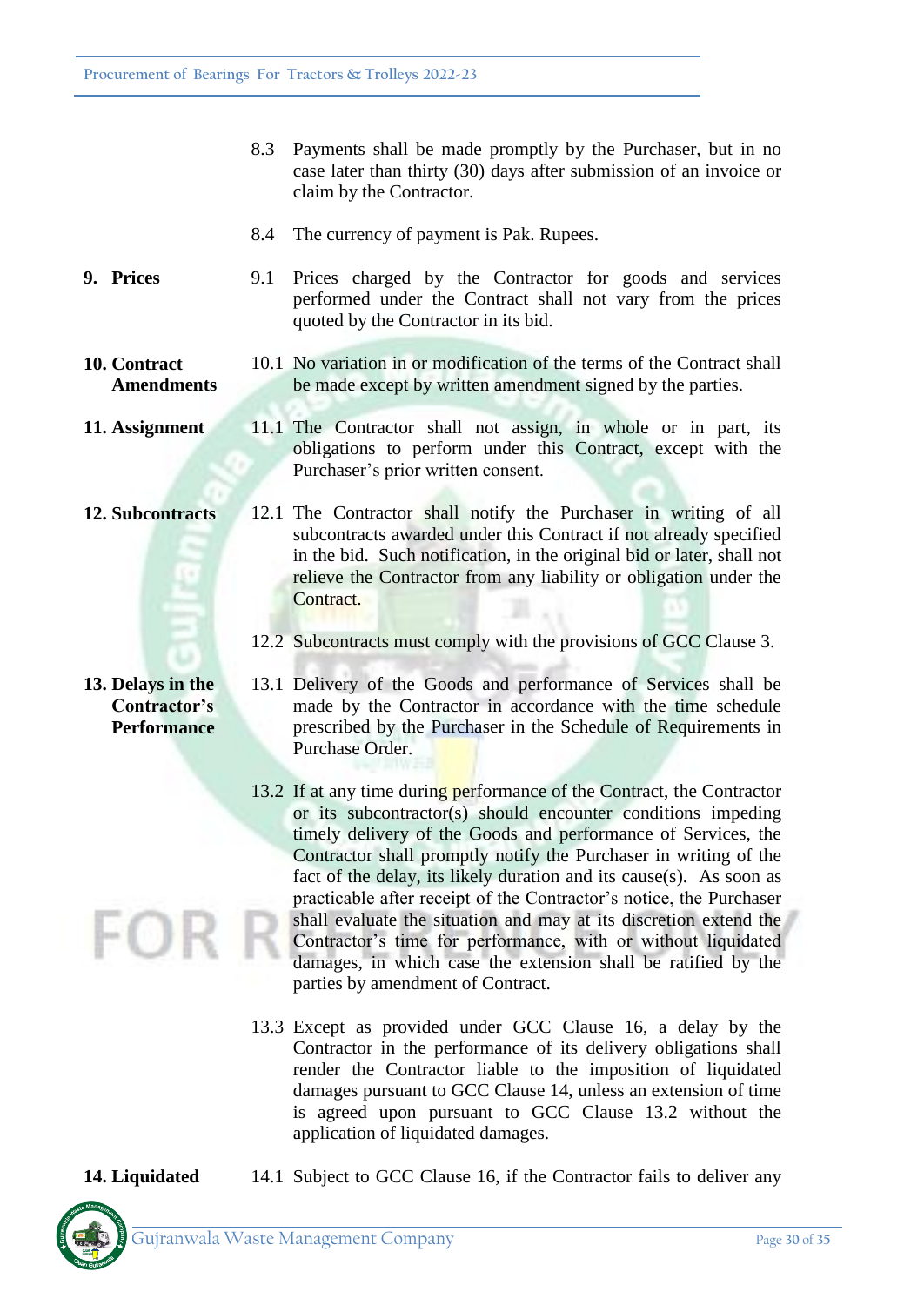| <b>Damages</b> | or all of the Goods or to perform the Services within the<br>period(s) specified in the Contract, the Purchaser shall, without<br>prejudice to its other remedies under the Contract, deduct from |
|----------------|---------------------------------------------------------------------------------------------------------------------------------------------------------------------------------------------------|
|                | the Contract Price, as liquidated damages, a sum equivalent to                                                                                                                                    |
|                | the percentage specified in SCC of the delivered price of the                                                                                                                                     |
|                | delayed Goods or unperformed Services for each week or part                                                                                                                                       |
|                | thereof of delay until actual delivery or performance, up to a                                                                                                                                    |
|                | maximum deduction of the percentage specified in SCC. Once                                                                                                                                        |
|                | the maximum is reached, the Purchaser may consider termination                                                                                                                                    |
|                | of the Contract pursuant to GCC Clause 15.                                                                                                                                                        |

- **15. Termination for Default** 15.1 The Purchaser, without prejudice to any other remedy for breach of Contract, by written notice of default sent to the Contractor, may terminate this Contract in whole or in part:
	- (a) if the Contractor fails to deliver any or all of the Goods within the period(s) specified in the Contract, or within any extension thereof granted by the Purchaser pursuant to GCC Clause 7; or
	- (b) if the Contractor fails to perform any other obligation(s) under the Contract.
	- (c) if the Contractor, in the judgment of the Purchaser has engaged in corrupt or fraudulent practices in competing for or in executing the Contract.

For the purpose of this clause:

"corrupt practice" means the offering, giving, receiving or soliciting of anything of value to influence the action of a public official in the procurement process or in contract execution.

"fraudulent practice" means a misrepresentation of facts in order to influence a procurement process or the execution of a contract to the detriment of the Procuring Agency, and includes collusive practice among Bidders (prior to or after bid submission) designed to establish bid prices at artificial non-competitive levels and to deprive the Procuring Agency of the benefits of free and open competition.

15.2 In the event the Purchaser terminates the Contract in whole or in part, pursuant to GCC Clause 15.1, the Purchaser may procure, upon such terms and in such manner as it deems appropriate, Goods or Services similar to those undelivered, and the Contractor shall be liable to the Purchaser for any excess costs for such similar Goods or Services. However, the Contractor shall continue performance of the Contract to the extent not terminated.

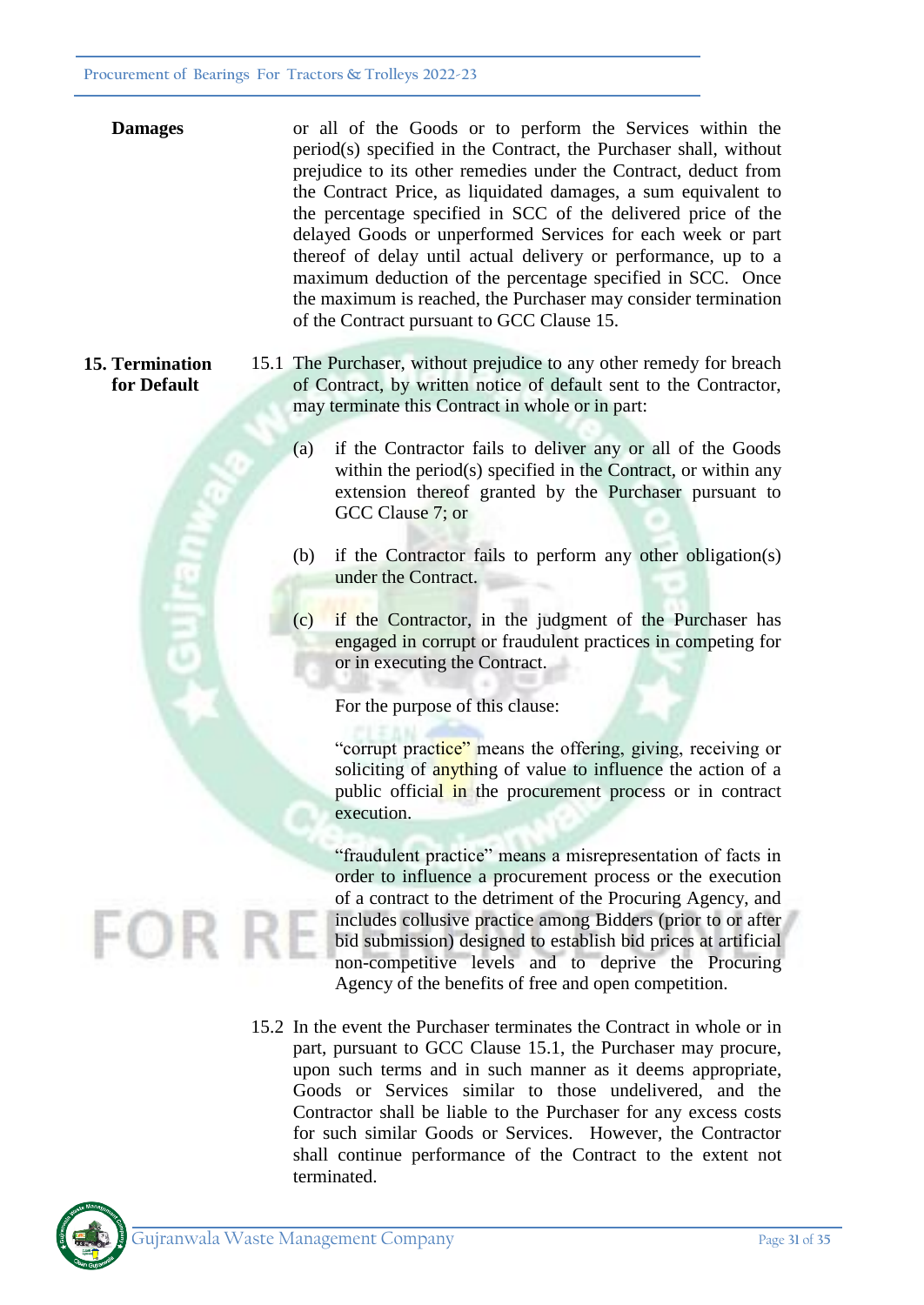- **16. Force Majeure** 16.1 Notwithstanding the provisions of GCC Clauses 13, 14 and 15, the Contractor shall not be liable for forfeiture of its performance security, liquidated damages, or termination for default if and to the extent that its delay in performance or other failure to perform its obligations under the Contract is the result of an event of Force Majeure.
	- 16.2 For purposes of this clause, "Force Majeure" means an event beyond the control of the Contractor and not involving the Contractor's fault or negligence and not foreseeable. Such events may include, but are not restricted to, acts of the Purchaser in its sovereign capacity, wars or revolutions, fires, floods, epidemics, quarantine restrictions, and freight embargoes.
	- 16.3 If a Force Majeure situation arises, the Contractor shall promptly notify the Purchaser in writing of such condition and the cause thereof. Unless otherwise directed by the Purchaser in writing, the Contractor shall continue to perform its obligations under the Contract as far as is reasonably practical, and shall seek all reasonable alternative means for performance not prevented by the Force Majeure event.
	- 17.1 The Purchaser may at any time terminate the Contract by giving written notice to the Contractor if the Contractor becomes bankrupt or otherwise insolvent. In this event, termination will be without compensation to the Contractor, provided that such termination will not prejudice or affect any right of action or remedy which has accrued or will accrue thereafter to the Purchaser.
		- 18.1 The Purchaser, by written notice sent to the Contractor, may terminate the Contract, in whole or in part, at any time for its convenience. The notice of termination shall specify that termination is for the Purchaser's convenience, the extent to which performance of the Contractor under the Contract is terminated, and the date upon which such termination becomes effective.
			- 18.2 The Goods that are complete and ready for shipment within thirty (30) days after the Contractor's receipt of notice of termination shall be accepted by the Purchaser at the Contract terms and prices. For the remaining Goods, the Purchaser may elect:
				- (a) to have any portion completed and delivered at the Contract terms and prices; and/or
				- (b) to cancel the remainder and pay to the Contractor an agreed amount for partially completed Goods and Services and for



**18. Termination for Convenience**

**17 Termination for Insolvency**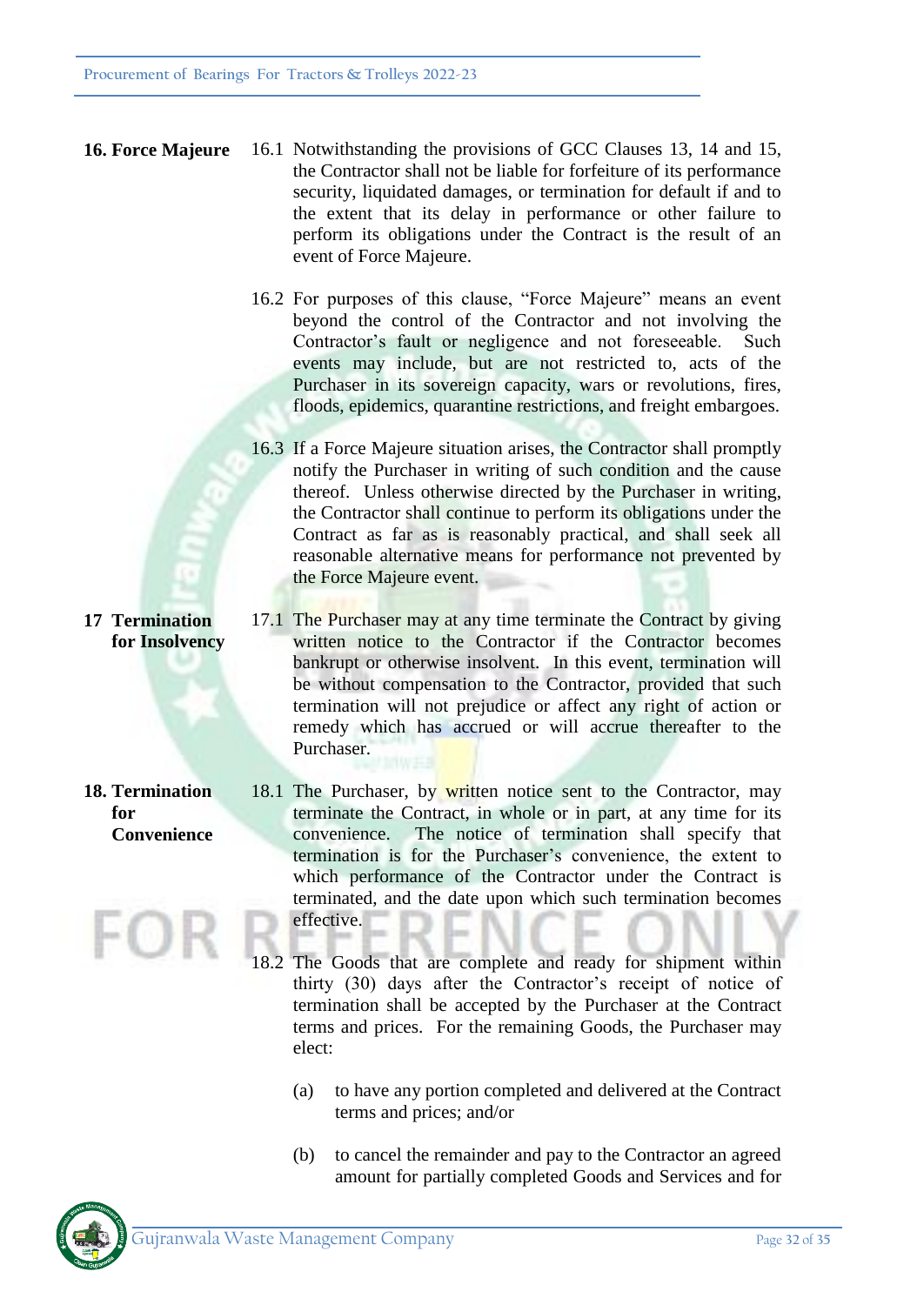materials and parts previously procured by the Contractor.

- **19. Resolution of Disputes** 19.1 The Purchaser and the Contractor shall make every effort to resolve amicably by direct informal negotiation any disagreement or dispute arising between them under or in connection with the Contract.
	- 19.2 If, after thirty (30) days from the commencement of such informal negotiations, the Purchaser and the Contractor have been unable to resolve amicably a Contract dispute, either party may require that the dispute be referred for resolution to the formal mechanisms specified in SCC. These mechanisms may include, but are not restricted to, conciliation mediated by a third party, adjudication in an agreed and/or arbitration.

#### **20. Governing Language** 20.1 The Contract shall be written in the language specified in SCC. Subject to GCC Clause 21, the version of the Contract written in the specified language shall govern its interpretation. correspondence and other documents pertaining to the Contract which are exchanged by the parties shall be written in the same language.

**21. Applicable Law**

**Duties**

- Islamic Republic of Pakistan.
- **22. Notices** 22.1 Any notice given by one party to the other pursuant to this Contract shall be sent to the other party in writing or by fax and confirmed in writing to the other party's address specified in SCC.

21.1 The Contract shall be interpreted in accordance with the laws of

- 22.2 A notice shall be effective when delivered or on the notice's effective date, whichever is later.
- **23. Taxes and**  23.1 Contractor shall be entirely responsible for all taxes, duties, license fees, etc., incurred until delivery of the contracted Goods to the Purchaser.

# **FOR REFERENCE ONLY**

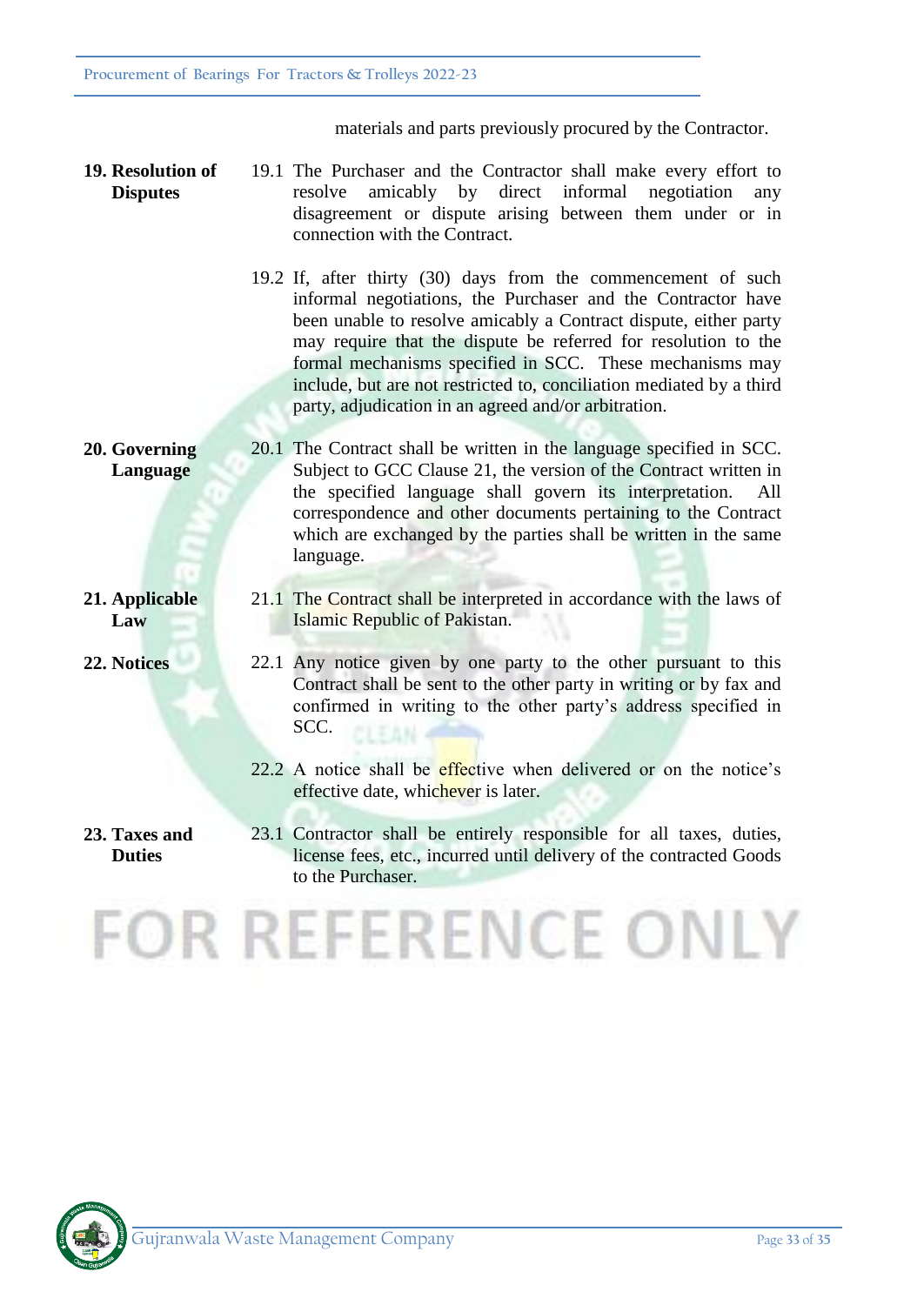# **Part-II**

# **Section III. Special Conditions of Contract**

The following Special Conditions of Contract shall supplement the General Conditions of Contract. Whenever there is a conflict, the provisions herein shall prevail over those in the General Conditions of Contract. The corresponding clause number of the GCC is indicated in parentheses.

### **1. Performance Security (GCC Clause 5)**

GCC 5.1—The amount of performance security, as a percentage of the Contract Price, shall be **05***%*  **(Five per cent** of the contract price in the form of CDR/bank Draft/Bank Guarantee which shall remain valid for entire agreement period.)

### **2. Payment (GCC Clause 8)**

GCC 8.1—Payment shall be made in Pak. Rupees in accordance with PPRA Rules, 2014, in the following manner:

- (i) **Payment against Delivered Goods**: Upon submission of claim/invoice, the supplier shall be paid within thirty (30) days of receipt of the Goods at site after certification of invoice.
- (ii) Disbursement of Items/goods by the Contractor shall not be linked to any other payment which Contractor is entitled to receive from the Client.
- (iii) In case of any mala fide, deceptive and fraudulent tactics used in delaying/suspension of the said delivery of items/goods, the Client reserves the right to forfeit Performance Security as per GCC Clause 5 and takes necessary Legal Action against the Contractor as per applicable laws.

#### **3. Liquidated Damages (GCC Clause 14)**

GCC 14.1 Applicable rate: 0.1 % of Purchase Order's value of the goods in delay – per day or part thereof of delay until actual delivery, to a maximum deduction of 10 % of 'Purchase Order Value of Goods in delay. Once the maximum is reached, the Purchaser may consider termination of the Contract.

### **4. Resolution of Disputes (GCC Clause 19)**

The dispute resolution mechanism to be applied pursuant to GCC Clause 19.2 shall be as follows:

In the case of a dispute between the Purchaser and the Contractor, the dispute shall be referred to arbitration in accordance with the Pakistan Arbitration Act, 1940.

#### **5. Notices (GCC Clause 22)**

GCC 22.1—

- i. Purchaser's address for Notice Purposes:
- ii. Contractors Address for Notice Purpose

### 6. **Inspections and Tests (GCC Clause 6)**

For Physical Examination (to check Its quality, conformity with required specifications and standards at the time of supply of Items/Bearings)

7. **The Client** reserves the right to increase or decrease, by the **15%** of the items/Bearings originally specified in the Schedule of Requirements without any change in unit price or other terms and conditions.

### 8. **Delivery of the Goods**

GCC 7.1—As and When required by the Purchaser in accordance with the delivery schedule mentioned in the Purchase Order**.**